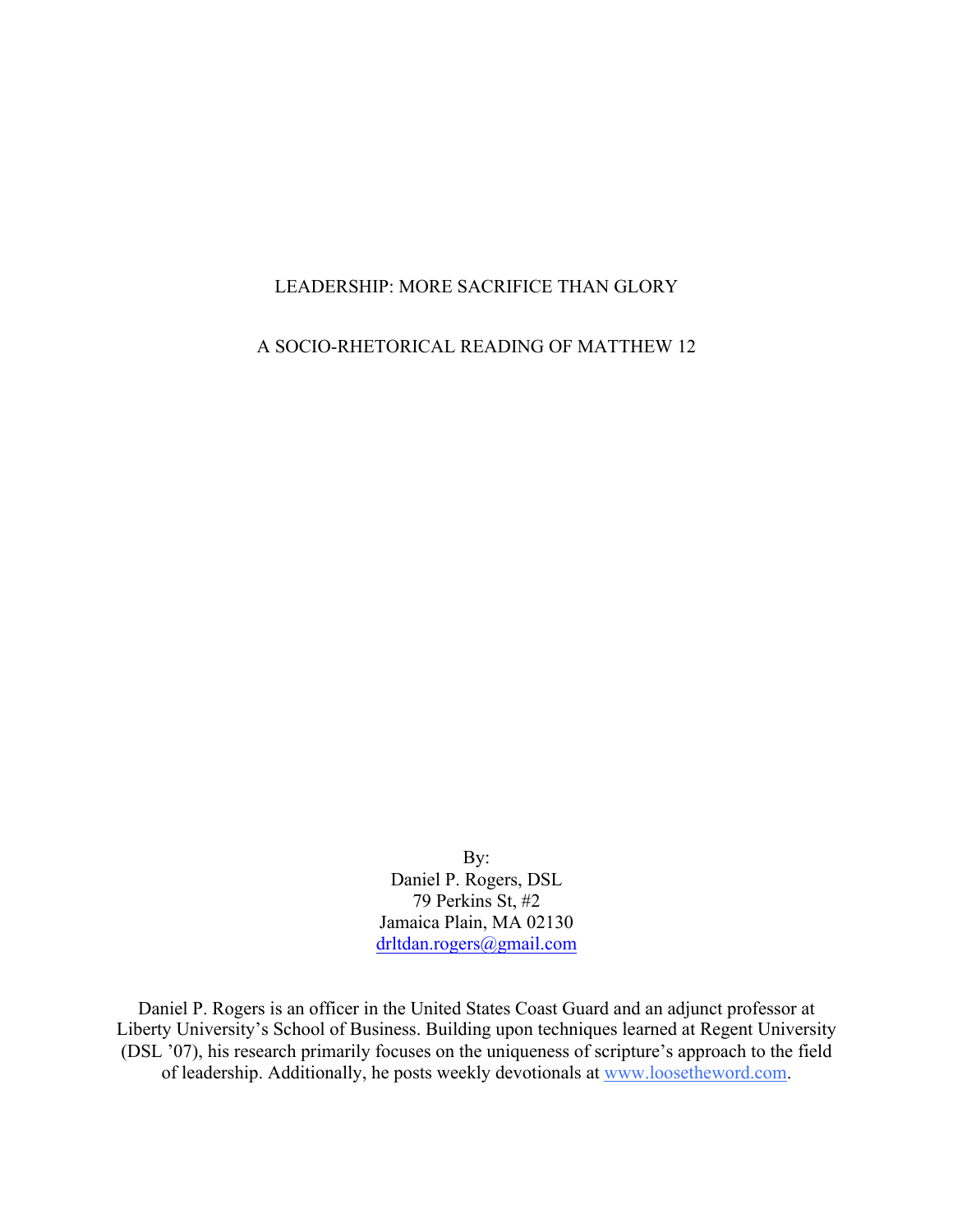## **ABSTRACT**

Power and authority are difficult topics because researchers tend to play out the implications of each in extremes. Jesus does some fascinating things in Matthew 12, where words, actions, law, family, miracles, historic prophecy, current prophecy, power, and authority all intersect in a confrontation between Jesus and the Pharisees. This paper analyzes the narrational texture/pattern, argumentative texture, opening-middle-closing texture/pattern, social texture, and inter-texture of this chapter using socio-rhetorical criticism as Jesus interprets David, Leviticus, Hosea, Isaiah, Jonah, and the Queen of Sheba. Specifically, the analysis should help Christians reflect on their importance, opportunities, and responsibilities in the world, especially relating to Christian leadership. Through the various interactions with the Pharisees, it looks at the purpose of authority, the use of power, and how Jesus "proves" his words when the Pharisees ask for a sign. The only sign Jesus offers, that of Jonah, will be also explored. Overall, Jesus points to an authority that enthrones God, using sacrifice and undesirable calling as proofs. Finally, reflection will be provided on Jesus's invitation, especially as it contrasts with modern notions of leadership (charismatic, servant, transformational, and values-based). Ultimately, Christian leadership is more sacrifice than glory. Rather, it's more sacrifice, then glory.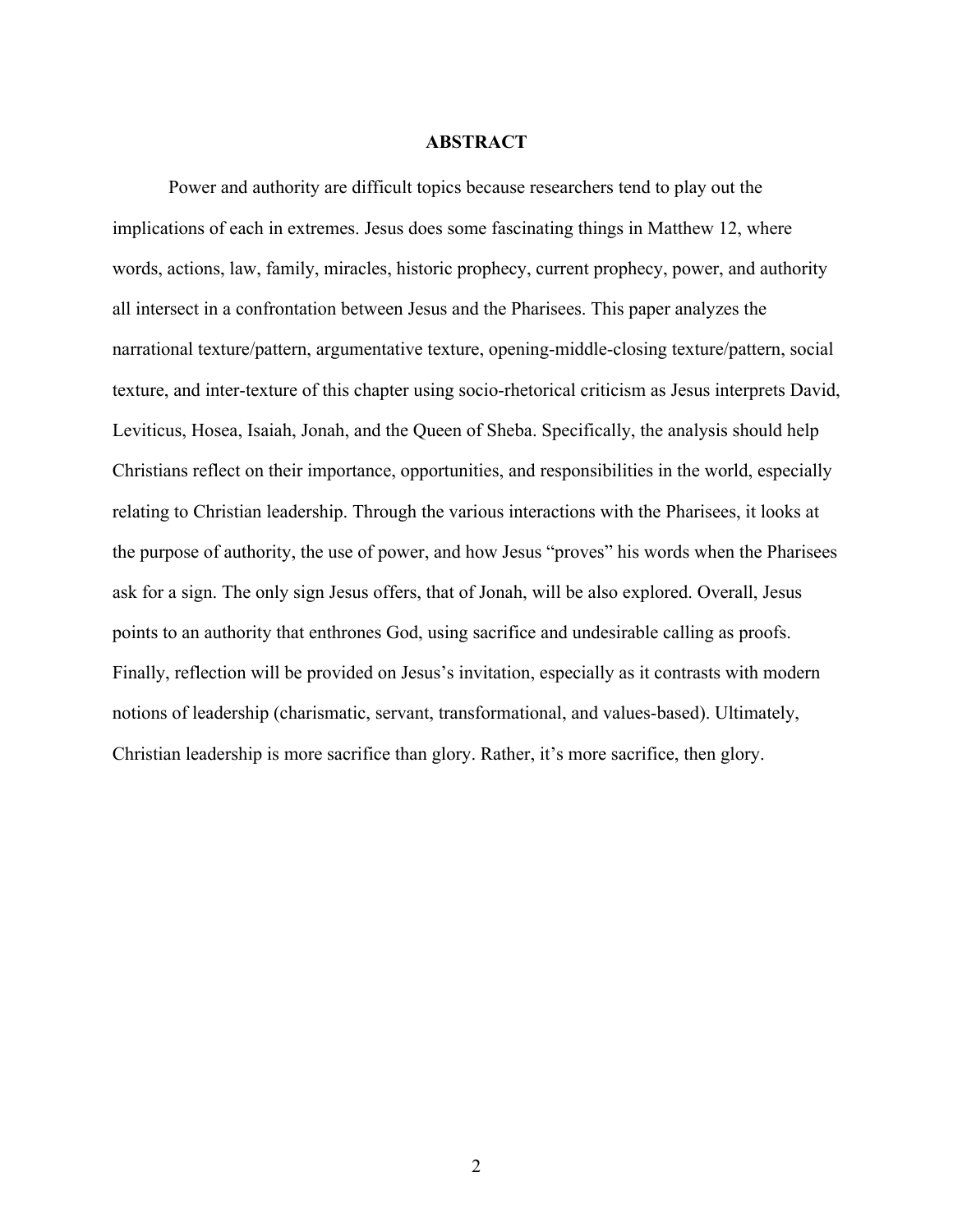# **LEADERSHIP IN THE BOOK OF MATTHEW**

Hackman & Johnson tell us, "Leadership seems to be linked to what it means to be human."<sup>1</sup> Capitalizing on the incarnation, Jesus presents a fascinating look at leadership in Matthew, the gospel designed to establish him as king. However, Jesus engages the Pharisees in Matthew 12 in a manner that is not self-elevating, but one that simultaneously affirms and challenges their power and authority. Narratively, the escalating engagements between Jesus and the Pharisees are driven by the Pharisees own actions. It begins with the disciples picking grain, an innocuous action except for the day and ends with an invitation from Jesus to do God's will. The passage is rife with Old Testament references, as Jesus structures his arguments from Israel's history and characters the Pharisees would acknowledge. Framed in the larger context of Matthew, which attempts to establish Christ as king, chapter 12 contrasts the actions of that king against the current religious rulers of the time. Much practical application for Christian leadership emerges from the give and take of these interactions.

This paper applies the socio-rhetorical criticism method to study Scripture by exploring narrational texture/pattern, argumentative texture, opening-middle-closing texture/pattern, social texture, and inter-texture to understand the construction of this text. Geisler states, "As Christ is God and Man in one Person, so Scripture is, indivisibly, God's Word in human language."<sup>2</sup> Hence, analyzing the words of Jesus within scripture, especially as he quotes other scripture, should present insights in both method and result. Then, these insights are compared and contrasted with modern notions of leadership, generating recommendations for Christian leaders.

# **NARRATIONAL TEXTURE AND PATTERN**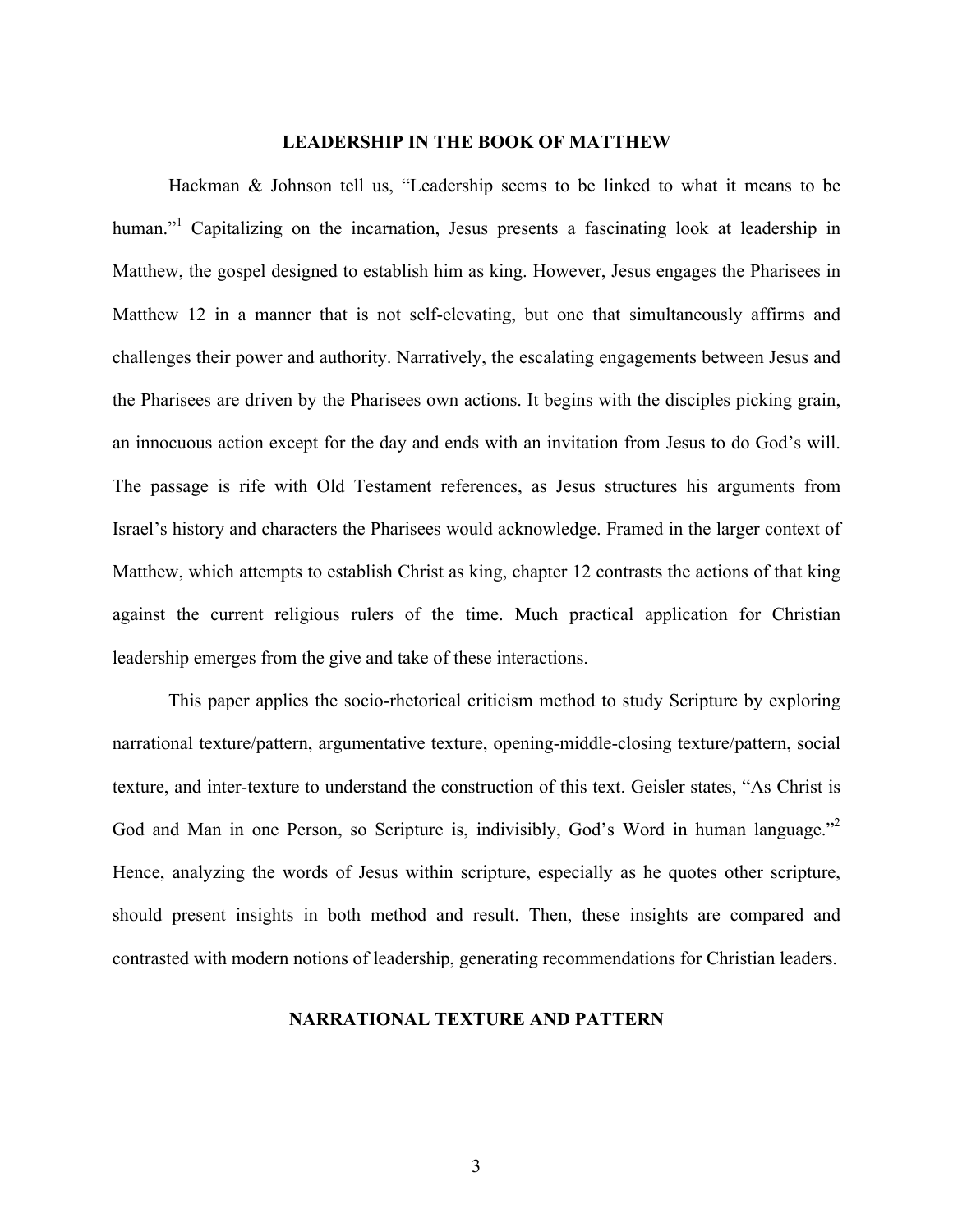The Pharisees drive the engagements in Matthew 12. Robbins tells us, "Narrational texture resides in voices through which the words in texts speak."<sup>3</sup> The narrator of this passage uses both the words and actions of the Pharisees to propel the action. In verse 2, they "saw" and "said". In verse 10, they "asked" to "accuse". In verse 14, they "went out" and "conspired". In verse 24, they "heard" and "said". In verse 38, they "answered him, saying". Each of these words and even the motives, known by Christ in verses 15 and 25, are contrasted by Jesus's gentle reproaches and departures. Far from pursuing conflict, Jesus responds to each challenge by teaching both by word and action. In verse 3, he quotes David's actions. In verses 11-12, he contrasts helping men with helping animals. In verse 15, he withdraws. In verse 25, he discusses divided kingdoms. Finally, in verse 39, he challenges the concept of "proving" his teaching through a sign.

It is important to recognize the narrational texture to see this pattern of give and take. While the disciples engage in actions, the Pharisees begin the challenge. The words and motives of the Pharisees are contrasted with the words and actions of Jesus. The "heart" of the Pharisees conflicts with the "heart" of Jesus, proven by his actions and upheld by his words.

## **ARGUMENTATIVE TEXTURE**

A second texture of this passage looks at the "argumentative devices [used] to persuade the reader to think and act in one way rather than another."4 Matthew 12:1-21 presents a fairly classic rhetorical model of theme, rationale, contrary with rationale, restatement of thesis and rationales, analogy, example and testimony of antiquity. The theme comes in verse 7, "you would have not condemned the guiltless." The rationale is in verses 3-6 as Jesus discusses how David and the Pharisees break the law and are not guilty. The contrary with rational is in verse 10 in that the Pharisees still wish to accuse him. The restatement of thesis and rational comes in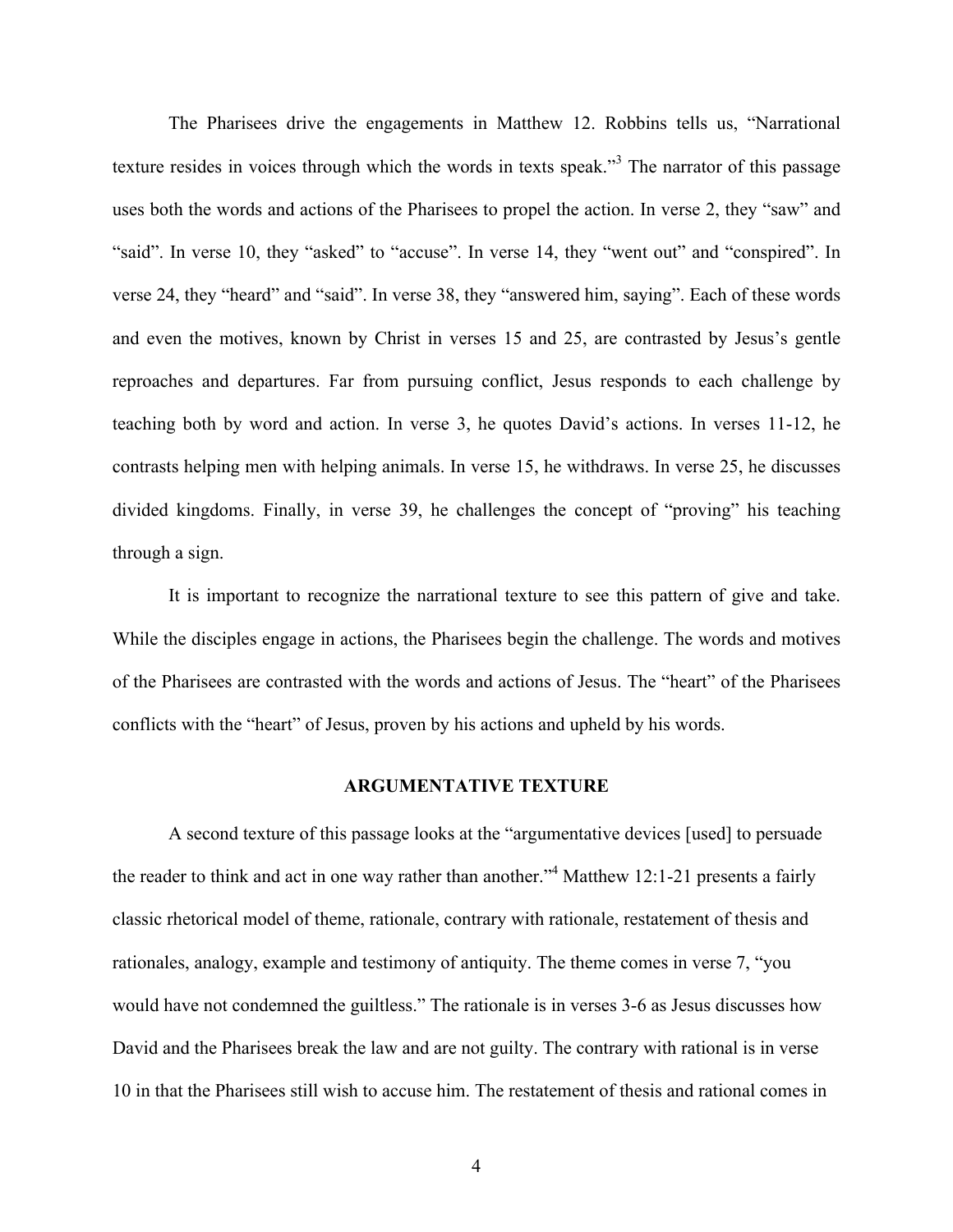verse 12 as Jesus presents the value of man and the lawfulness of doing good. The analogy is in verses 11-12 as man is compared to a sheep. A second contrary with rationale is presented in verse 14 as the Pharisees again conspired "how to destroy him." Finally, the example and testimony from antiquity is the quote from Isaiah in verses 18-21. Overall, the major premise of this narrative is that power should be used to do good. The minor premise is that the Pharisees are misusing their power to condemn the guiltless. Verse 22 hints at the conclusion as it presents a demon-oppressed man both blind and mute. Jesus holds the power to reverse the Pharisees position as they follow the wrong leader, but they are blinded, unwilling to receive the healing he offers.

It is important to recognize the structure of the arguments presented to understand the strength of the case being made. The Pharisees are in authority and misusing it, and Matthew systematically undermines their position by the words and actions of Jesus chock full of direct Old Testament references in 1 Samuel, Leviticus, Hosea, and Isaiah and indirect references to 1 and 2 Kings. As such, the first half of Matthew 12 sets the tone for the conclusions that follow.

### **OPENING-MIDDLE-CLOSING TEXTURE AND PATTERN**

Before those conclusions are explored, Robbins gives another lens: "Repetition, progression, and narration regularly work together to create the opening, middle, and closing of a unit of text."<sup>5</sup> Matthew 12 requires the reader to have an understanding of Israel's history to see the centrality of the "stretched out hand" as a marker that separates these three sections of text. While most of the healings are unnamed in this chapter, the man with the withered hand is particularly identified in verse 15. Working backward, verse 7 quotes Hosea 6:6: "I desire mercy and not sacrifice." The narrator uses this form of intertexture to shift the "word-string" to create "the force of a proverb, maxim, or authoritative judgment."<sup>6</sup> In Hosea, the prophecy was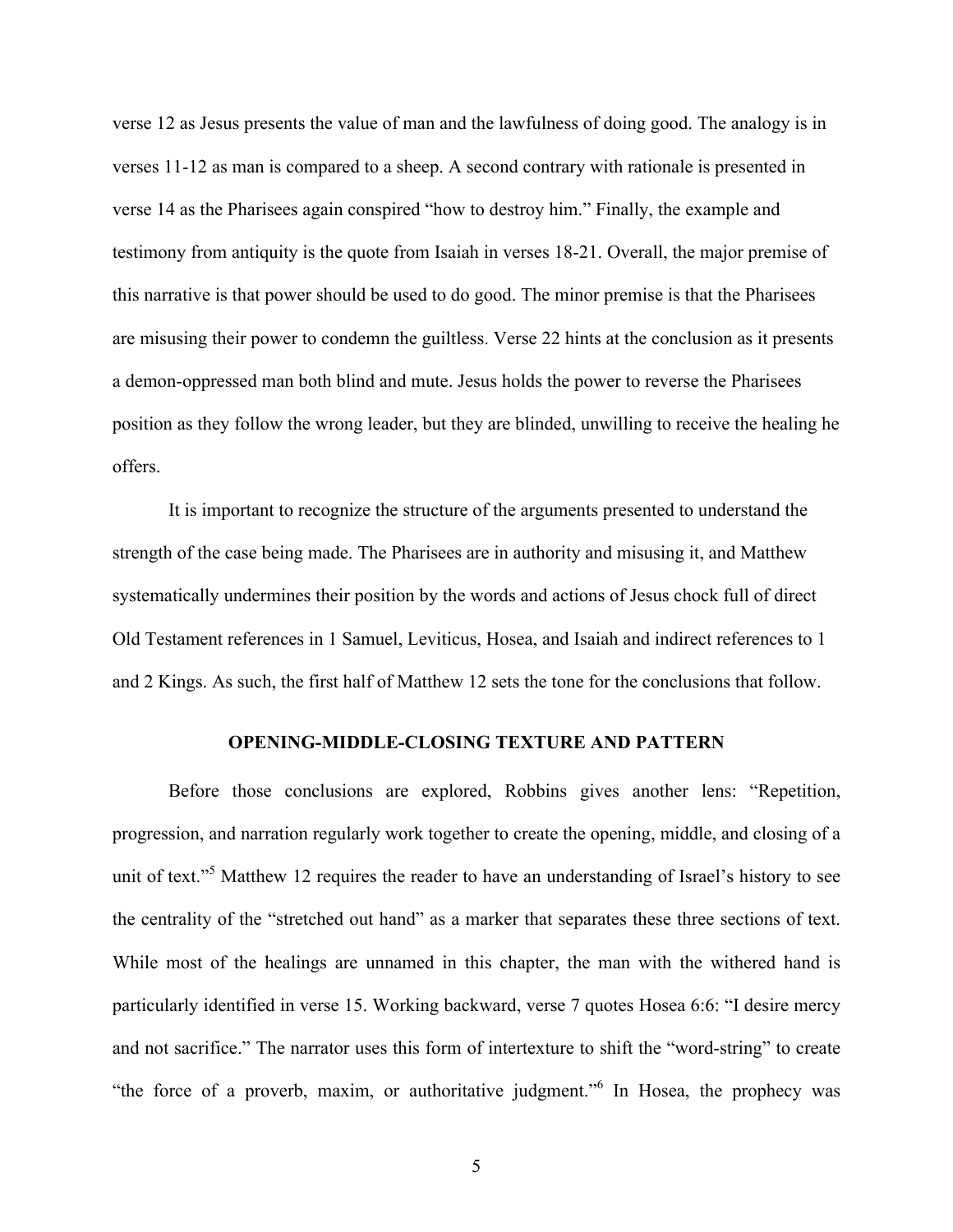originally delivered to Josiah, the king of Judah who, after finding the book of the law during Temple repairs, proceeded to clean house. He even burned the bones of the priests of Bethel at the high place set up by Jeroboam.<sup>7</sup> These actions were previously prophesied in 1 Kings 13. Jeroboam had set up this high place, complete with a golden calf because he feared that if people returned to the temple for worship, "the kingdom [would] turn back to the house of David."8 At its dedication, a prophet specifically identified Josiah as the "son born to the house of David" who would "sacrifice on you the priests of the high places ... and human bones shall be burned on you."9 Jeroboam then "stretched out his hand from the altar, saying 'seize him.' And his hand, which he stretched out against him, dried up, so that he could not draw it back to himself."<sup>10</sup> This link gives an indication that the Matthew 12:7 reference concludes the opening section of this passage. Jesus has established himself as "lord of the Sabbath" by his use of power and authority. While the Pharisees look to condemn, an action Jesus relates all the way back to Jeroboam, Jesus offers a different approach: a heart-based acknowledgement into the motives driving behavior. Jeroboam's motives are clear, and he's "sold his soul" for fear of losing his power. When he stretches out his hand, he grasps to maintain that power. God withers his hand. The rule of the 10 tribes of the Northern Kingdom God has established for him has been misused, and the withered hand gives the metaphor for his weakened position as he's sought worldly means to fortify his power. Essentially, the Pharisees are warned not to condemn in order to maintain or strengthen their authority. That approach has historically backfired.

The man with the withered hand in the synagogue begins the middle section of the passage. The Pharisees target this man as the basis of a healing question in order to accuse Jesus. The Pharisees treat him like an object, a means to gain an advantage over Jesus. While the Pharisees display their ignorance of the point of Jesus's teaching in the opening section, Jesus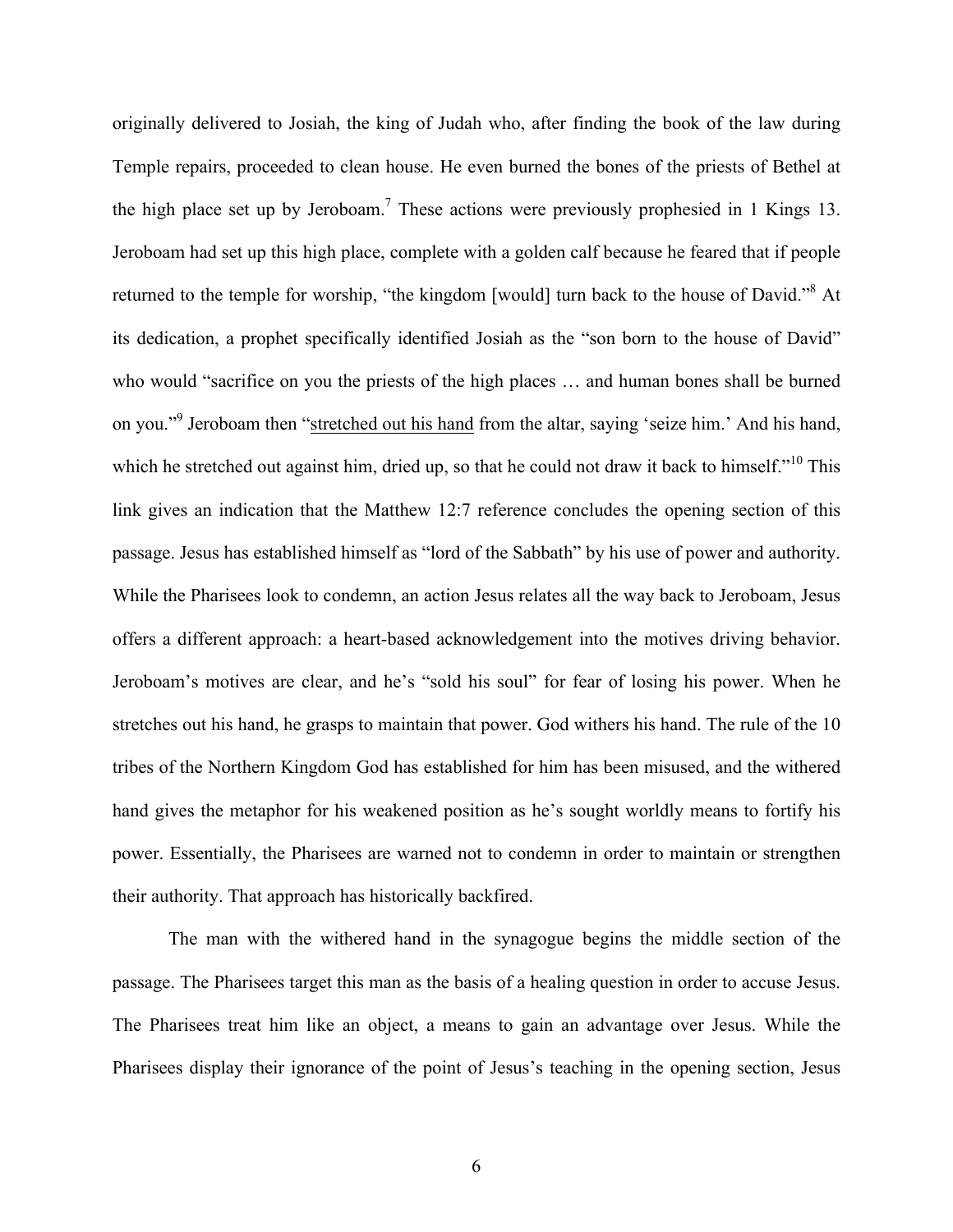continues his description of the law by pointing to man's value over that of animals. In this section, Jesus orders the man with the withered hand to "stretch out your hand."<sup>11</sup> When the man obeys, his hand is restored. Jesus points to a better use of power—a power used to "do good"<sup>12</sup>, not for the self-promotion and tight control of the opening section. In fact, "the withholding of good is an evil work that defiles the Sabbath."13

The closing section portrays an invitation with Jesus "stretching out his hand toward his disciples."<sup>14</sup> His reaching out isn't to grasp power, nor does he have to reach out for healing. Jesus, instead, reaches out to invite others to join him as he "does the will of [his] Father in heaven."<sup>15</sup> Narratively, Matthew presents the direction the Pharisees are reaching in the opening (for power and control), the direction the reader should be reaching in the middle (for healing), and the direction Jesus is reaching in the closing (for disciples).

## **THE GIVE AND TAKE**

Now that the larger framework has been established, the various engagements with the Pharisees can be explored by their power contrasts. Seven distinct sections mostly align with the words of the Pharisees and can be divided into three categories: 1) purpose of authority; 2) use of power; and 3) "proving" it. Each section draws extensively from the Old Testament as Jesus adjusts the conventional wisdom of those currently "in charge".

## **Purpose of Authority**

The first three engagements with the Pharisees all fall into the category of authority's purpose. At the chapter's opening, the disciples are plucking heads of grain on the Sabbath. When the Pharisees challenge these actions as unlawful, Jesus points first to David, then to priests. Jesus recites the narrative in substantially his own words, a specific form of intertexture.<sup>16</sup> After Jonathan warns him to flee from Saul, David goes to Ahimelech in the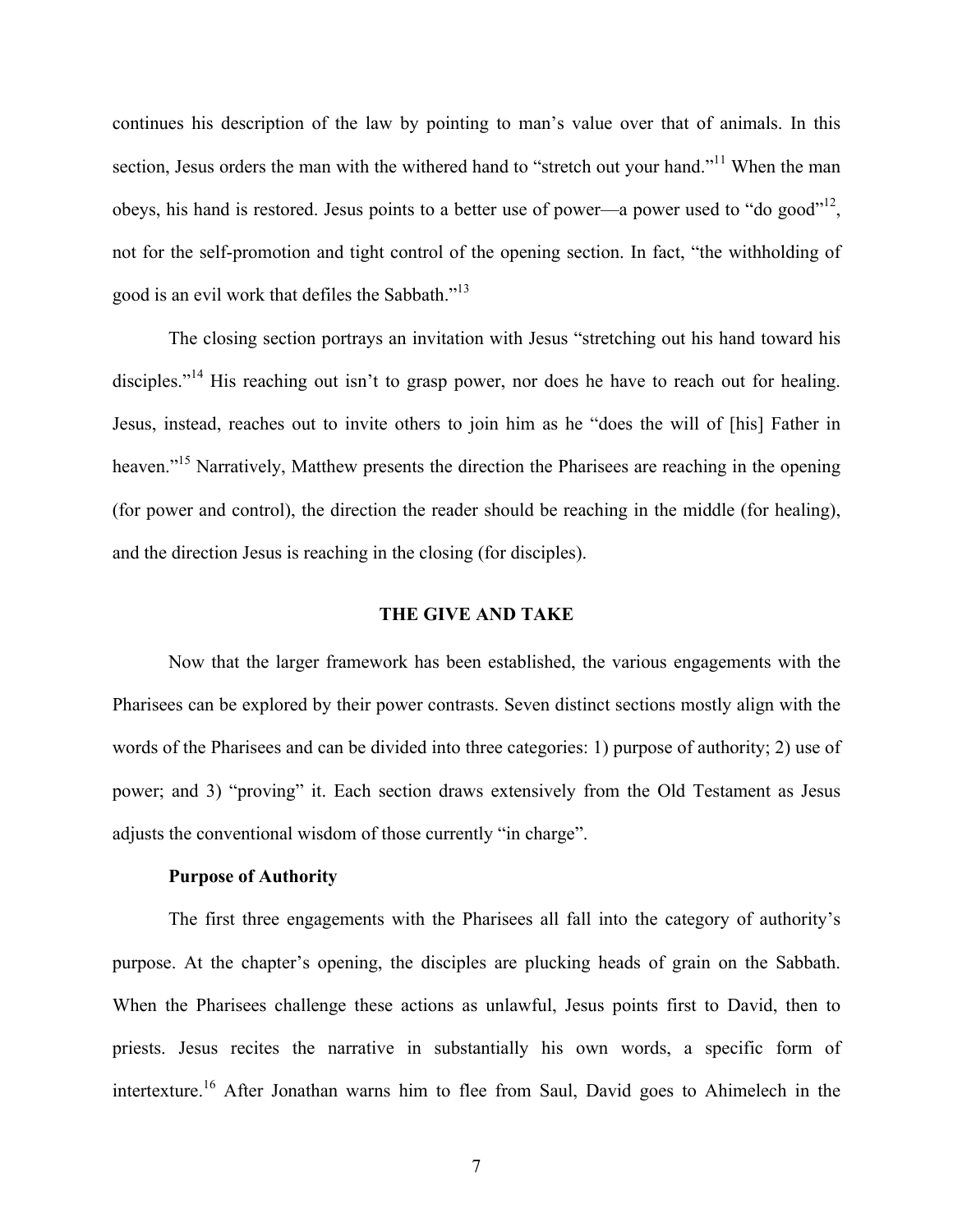tabernacle to ask for food.<sup>17</sup> This priest is unprepared for hospitality and only has the 12 showbread loaves, which Leviticus tells us can only be eaten by a priest, his family, and his slaves.<sup>18</sup> No "stranger" may eat of these loaves. Ahimelech wants some confirmation from David as to his worthiness to take the bread, introducing the idea that David and his companions "have kept themselves from women."<sup>19</sup> David takes it one step further, saying "the vessels of the young men are holy even when it is an ordinary journey."<sup>20</sup> Basically, he claims holiness as a course, manner, habit, or way of life. Based upon this logic, Ahimelech gives him 5 of the 12 loaves. Showing his mastery of the scriptures, Jesus then points to the priests themselves, quoting (again in his own words)<sup>21</sup> the adjacent verse to the one with which Ahimelech is concerned. In Leviticus 22:9, the priests are instructed to "keep my charge, lest they bear sin for it and die thereby when they profane it: I am the Lord who sanctifies them." The verse says when they profane it because the priests work on the Sabbath in the performance of their duties. Their work isn't sinful because the Lord sanctifies them.

Jesus doesn't defend his disciples against the Pharisees by arguing that they aren't breaking the law. Instead, he points to two other lawbreakers: David and Ahimelech. Neither followed the letter of the Levitical law. Then Jesus uses the same logic as David himself: mercy should be offered to those engaged in a life of holiness. Pointing to David's own logic (a hero they would celebrate), he calls the Pharisees' condemnation misdirected. Basically, they've misused their authority by not looking beyond the action to the heart behind it.

For the second engagement, Jesus yields home turf advantage by entering "their" synagogue in Matthew 12:9. Here's the man with the withered hand and Jesus balancing the expectations of his Father without undermining the authority of the Pharisees. As shown earlier, the Pharisees are blinded not just by the authority they hold, but also by the responses Jesus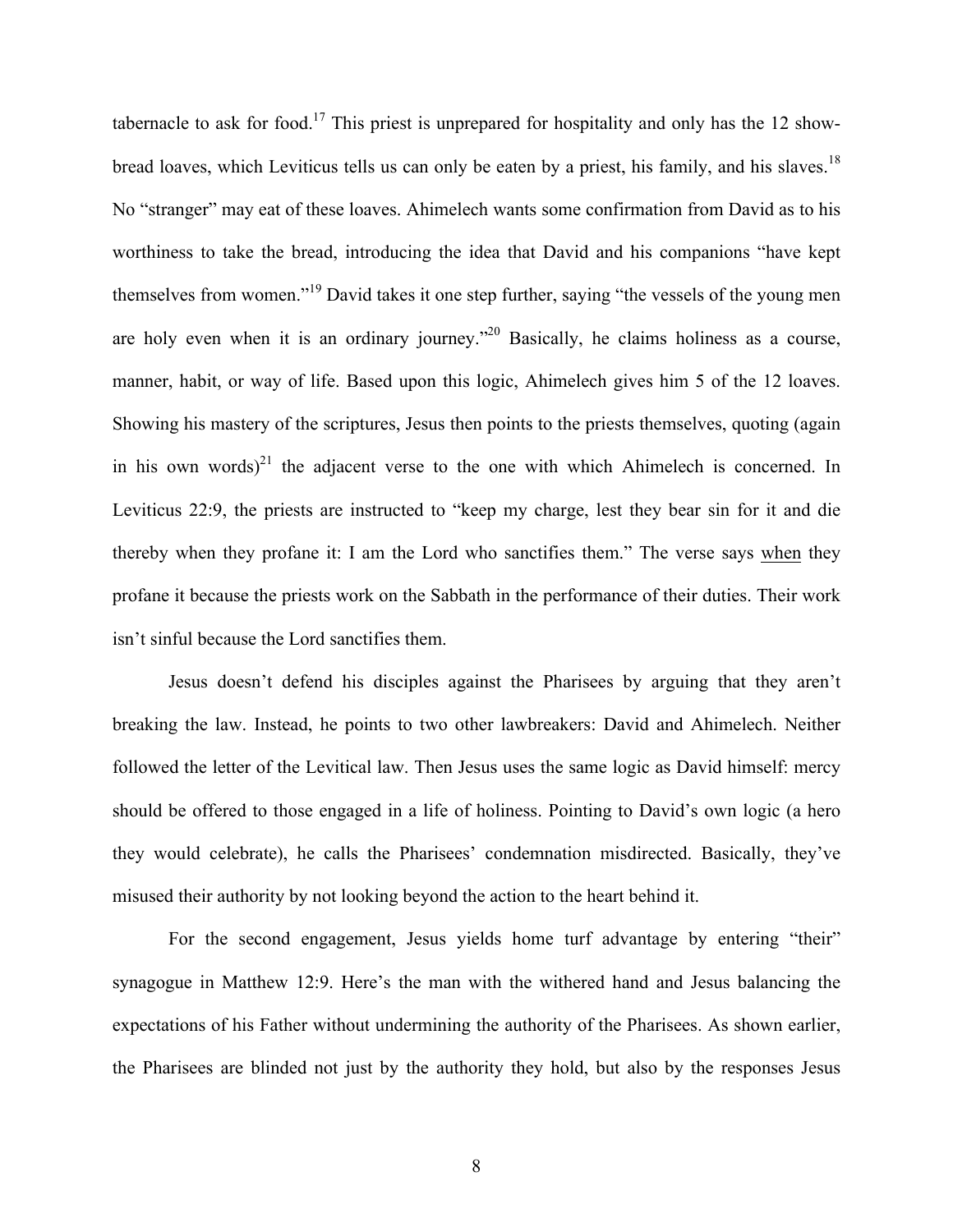provides when they challenge his actions. Jesus turns their challenge back on itself and challenges their own use of authority if they aren't "doing good". As the Jewish community leaders, the Pharisees don't seem interested in having their authority questioned, and they don't respond to the challenge by changing. Instead, they seek to undermine the one reversing their challenge. In this honor culture, the Pharisees have lost two rounds of *riposte* (challengeresponse), losing honor in each exchange. By picking this public fight, the Pharisees have sought to "usurp the reputation of [Jesus], to deprive [him] of his reputation."<sup>22</sup> In fact, Robbins tells us "Every social interaction comes to be perceived as an affair of honor, a contest or game of honor, in which the players are faced with wins, ties, and losses."<sup>23</sup> Stinging from their twice-failed rebukes, the Pharisees leave.

Jesus isn't the antagonist in this passage, heckling the Pharisees for their scriptural misinterpretations. Quite the opposite, Jesus quietly uses his authority to "do good". The passage takes it a step further as he "ordered them not to make him known"<sup>24</sup> after various healings. Contrasted with the Pharisees' desire to trap him and cause him to lose honor (devaluing man), Jesus uses his authority to honor those who would follow and obey (valuing man). These social codes of honor are important to understanding not just the win/lose dynamic of riposte, but also the shift in how Jesus gains honor not by putting others in their place, but by elevating the unworthy.<sup>25</sup>

Jesus, by these actions, embodies and exemplifies both the historic male and female ideals of honor. Robbins says, "The purpose of honor is to serve as a social rating that entitles a person to interact in specific ways with his or her equals, superiors, and subordinates, according to the prescribed cultural cues of the society."<sup>26</sup> Jesus, by the *ascribed* honor from his Father holds the culturally "male" version and, by his "sensitivity about what others think, say, and do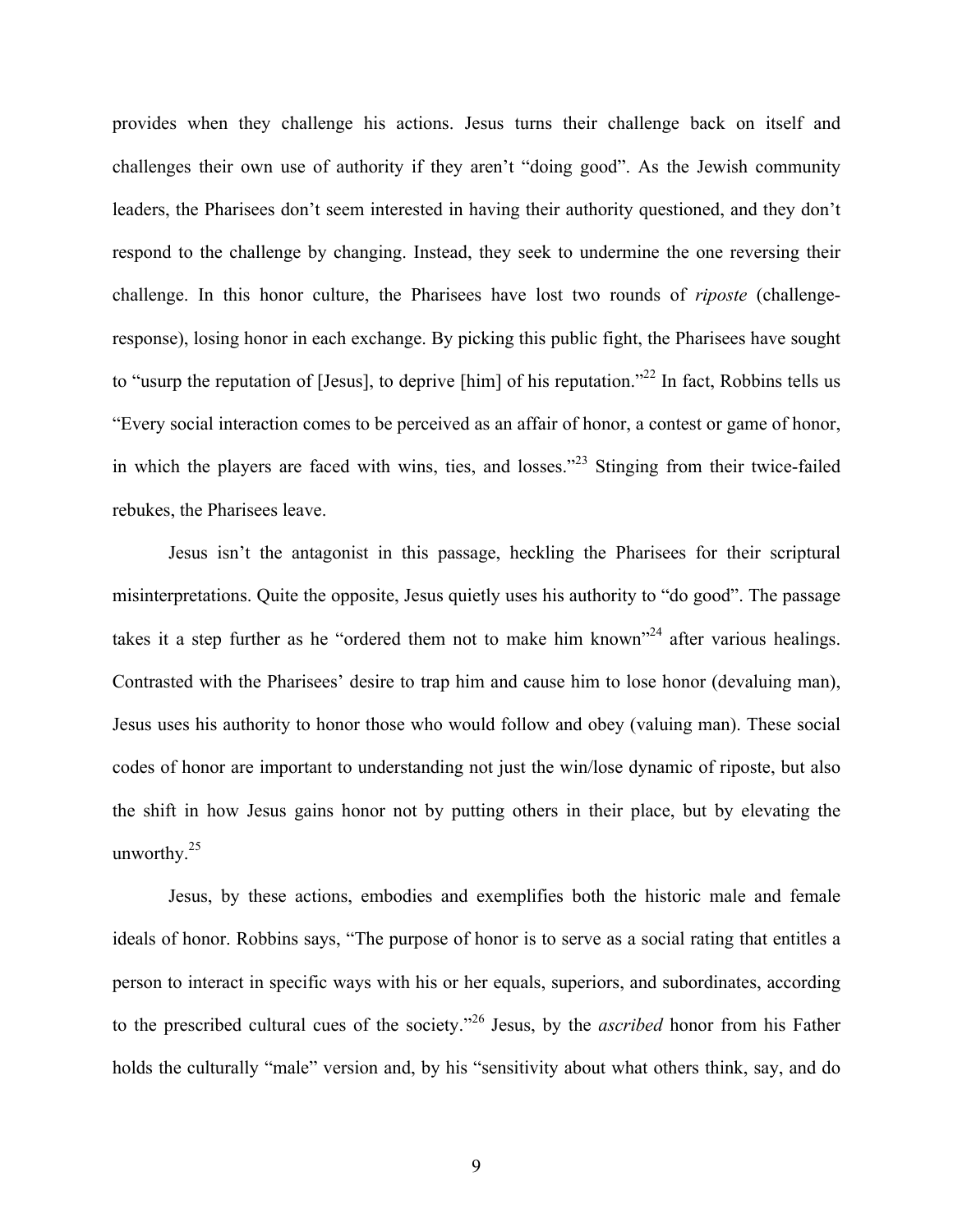with regard to his honor<sup>327</sup> simultaneously embodies the "female" version of honor of that time. Said another way, Jesus upholds his honor birth right (male) by appropriate responses to the Pharisees while also acting in a manner that positively portrays "following and serving"<sup>28</sup> (female). This combination is powerful, as Jesus does not pit the "male" and "female" versions against one another, a common historic and modern mistake. Instead, he offers believers an unearned inheritance (historically "male" honor) to enable them to follow and serve (historically "female" honor). Instead of putting everyone in his or her "rightful" place, Jesus both challenges and reconstructs the cultural understanding of honor.

Further explaining Jesus's actions, the narrator then provides a long Old Testament quote that gives additional clarity to the authority interpretations of the first two interactions with the Pharisees. Jesus quotes Isaiah 42:1-4 with some interesting differences. Robbins calls this "narrative amplification."<sup>29</sup>

Behold my servant, whom I uphold, "Behold, my servant whom I have chosen, I have put my Spirit upon him; I will put my Spirit upon him, he will bring forth justice to the nations. and he will proclaim justice to the Gentiles. He will not cry aloud or lift up his voice, He will not quarrel or cry aloud, or make it heard in the street; nor will anyone hear his voice in the streets; a bruised reed he will not break, a bruised reed he will not break, and a faintly burning wick he will not quench; and a smoldering wick he will not quench, he will faithfully bring forth justice. until he brings justice to victory; He will not grow faint or be discouraged and in his name the Gentiles will hope." till he has established justice in the earth; and the coastlands wait for his law.

# **Isaiah 42:1-4 Matthew 12:18-21**

my chosen, in whom my soul delights; my beloved with whom my soul is well pleased.

# **Table 1**

The narrator starts by changing the future tense prophecy into a present-day fulfilment. "Uphold" is removed. "My beloved" is added. The Old Testament meaning for "cry aloud"  $(tsa\hat{a}q)^{30}$  has the implication of crying out for aid/help, and "lift up his voice" (*shama*)<sup>31</sup> has the sense of making himself heard. Matthew changes it to wrangling (*erizō*) <sup>32</sup> and shouting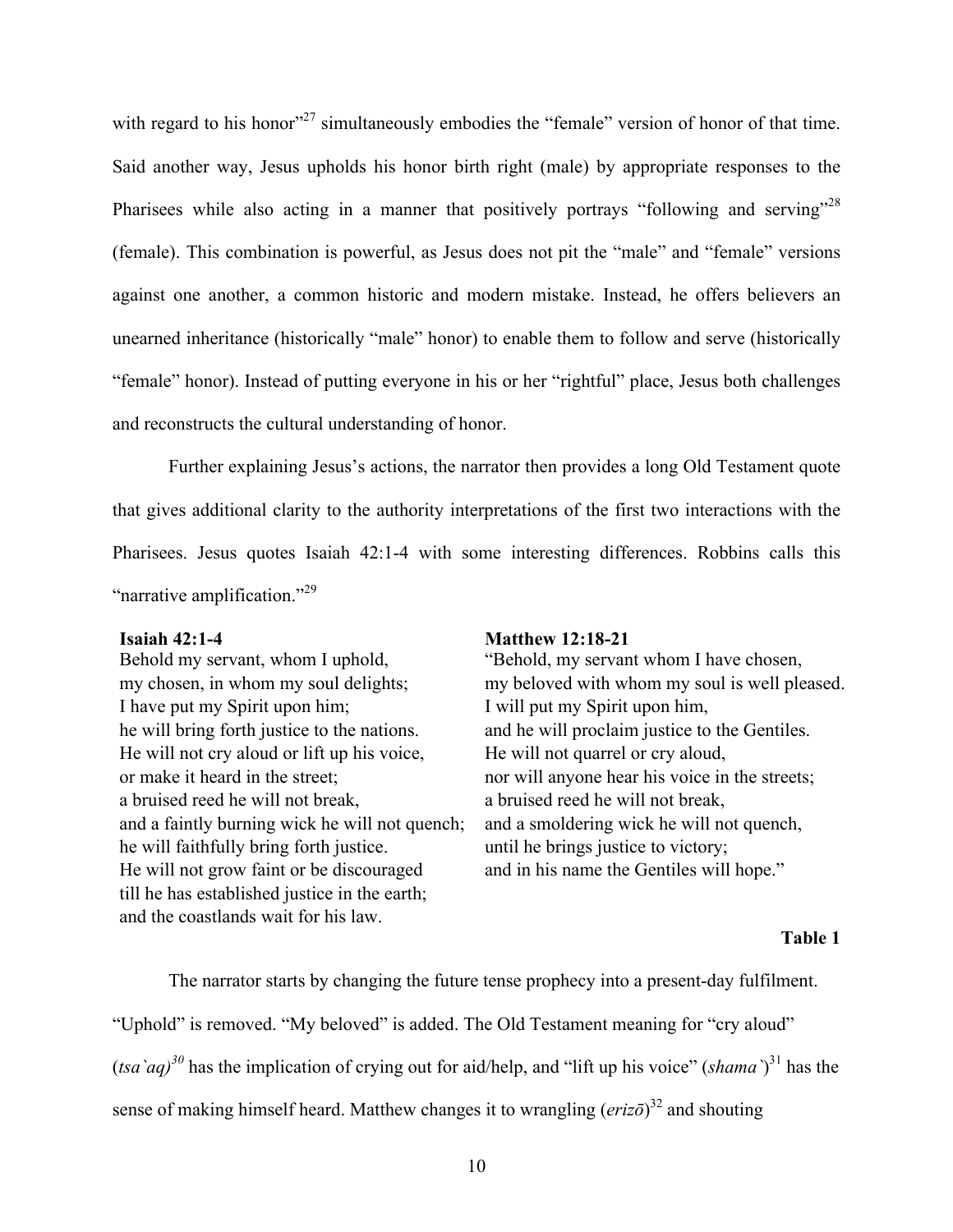$(kraugaz\bar{o})$ <sup>33</sup>. This change creates more the sense of a calm temper that others may not hear. Linking the passage to Jesus's instruction to those he's healed to "not make him known", it seems that Jesus isn't healing for the sake of popularity. He neither lifts himself up nor asks others to do so.

Probably the largest difference between the passages is "until he brings justice to victory" replacing "he will faithfully bring forth justice". The "surety" of a coming justice turns into forceful (*ekballō*) <sup>34</sup> victory (*nikos*). <sup>35</sup> Hence, the new context looks like a final decision that comes by forceful action. Through the lens of the crucifixion, the implication becomes clearer, where a just, final decision is won. The promise is in Isaiah, and Jesus clarifies the cost in this quotation.

Finally, Jesus doesn't reference the fact that he won't grow faint or be discouraged, and the earth and coastlands are replaced by Gentiles. The final change replaces "wait for his law" with "hope in his name". As Christ fulfills the law, his name becomes the basis of hope.

Looking through an authority lens, Jesus presents a calm use of his power without selfpromotion. Additionally, the promised force comes not from Jesus, but upon him. When Jesus accepts that undeserved condemnation, a final decision gets rendered, and man's hope becomes his name.

Overall, authority is reinterpreted within these interactions in three primary ways. First, it should not be misused to bring condemnation where it is not warranted. Second, it should be used to "do good". Third, it is not self-promoting. Ironically, it even presents the opportunity, when used properly, to accept undeserved condemnation when its source is secure. Applied in organizations, leaders can serve the needs of the organization by "doing good" and not bringing unwarranted correction—which requires knowing employees well enough to understand the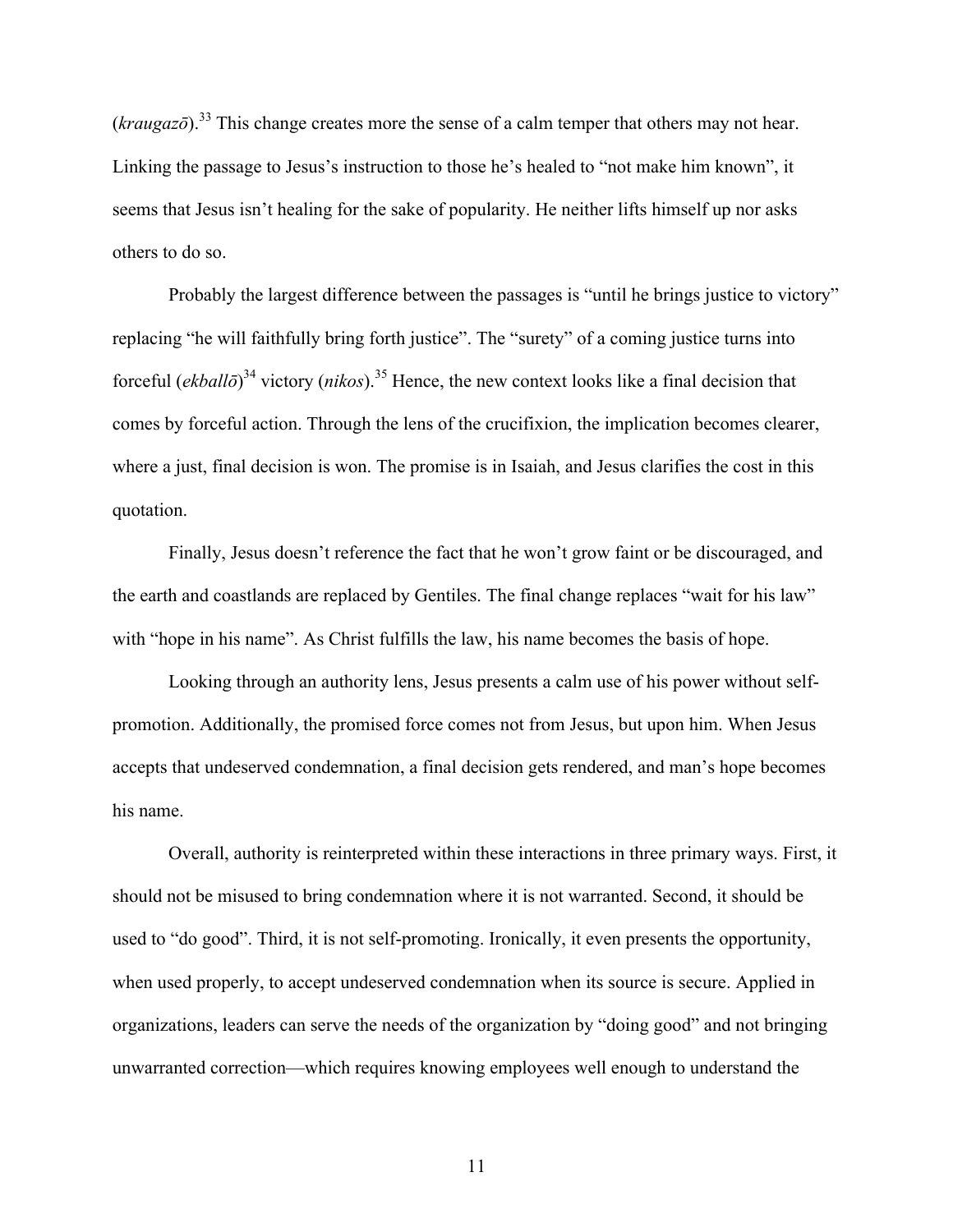motives behind their words and actions. Finally, it allows for the more difficult decisions when that authority gets challenged. When the leader's motives are pure, not self-promoting, and used to "do good" and not condemn, it becomes very difficult to uphold charges against it. Sadly, charges may come and require standing in the midst of undeserved condemnation when the only recourse is to find security in Christ.

# **Use of Power**

Authority shifts to power as Matthew 12:22 continues with a demon-oppressed man. Demon-oppressed (*daimonizomai*) <sup>36</sup> could just as easily have been interpreted as "under the power of a demon." Jesus heals this man, proving his power over demons. Amazing the people, they ask, "Can this be the Son of David?"<sup>37</sup> The Pharisees attribute his power to a higher demonic force. Instead, Jesus teaches on power's direction. For Jesus to overpower requires a different source, an opposition to the power currently wielded. Otherwise, the power is undermined from the same source that it originates. Metaphorically, that would be like using additional acid to decrease acidity. Looking at how the world uses power, it's not hard to see the source of their mistake. If every man constitutes his own kingdom, then the good/evil dichotomy gets replaced with an "every man for himself" power struggle. The Pharisees get caught in this misunderstanding. Their authority as Israel's spiritual leaders comes from God, but they aren't looking to Him for the correct use of that authority. The resulting internal division they feel boils over in the face of the Son of God's power and authority. As such, they attribute the division not to themselves, but to Jesus.

Satan's power is contrasted with the Spirit (*pneuma*)<sup>38</sup> of God, described by Thayer's Greek Lexicon as "God's power or agency". Jesus acts by this power,<sup>39</sup> and the Pharisees are positioning themselves against it.<sup>40</sup> Attributing the work of God to Satan constitutes the clearest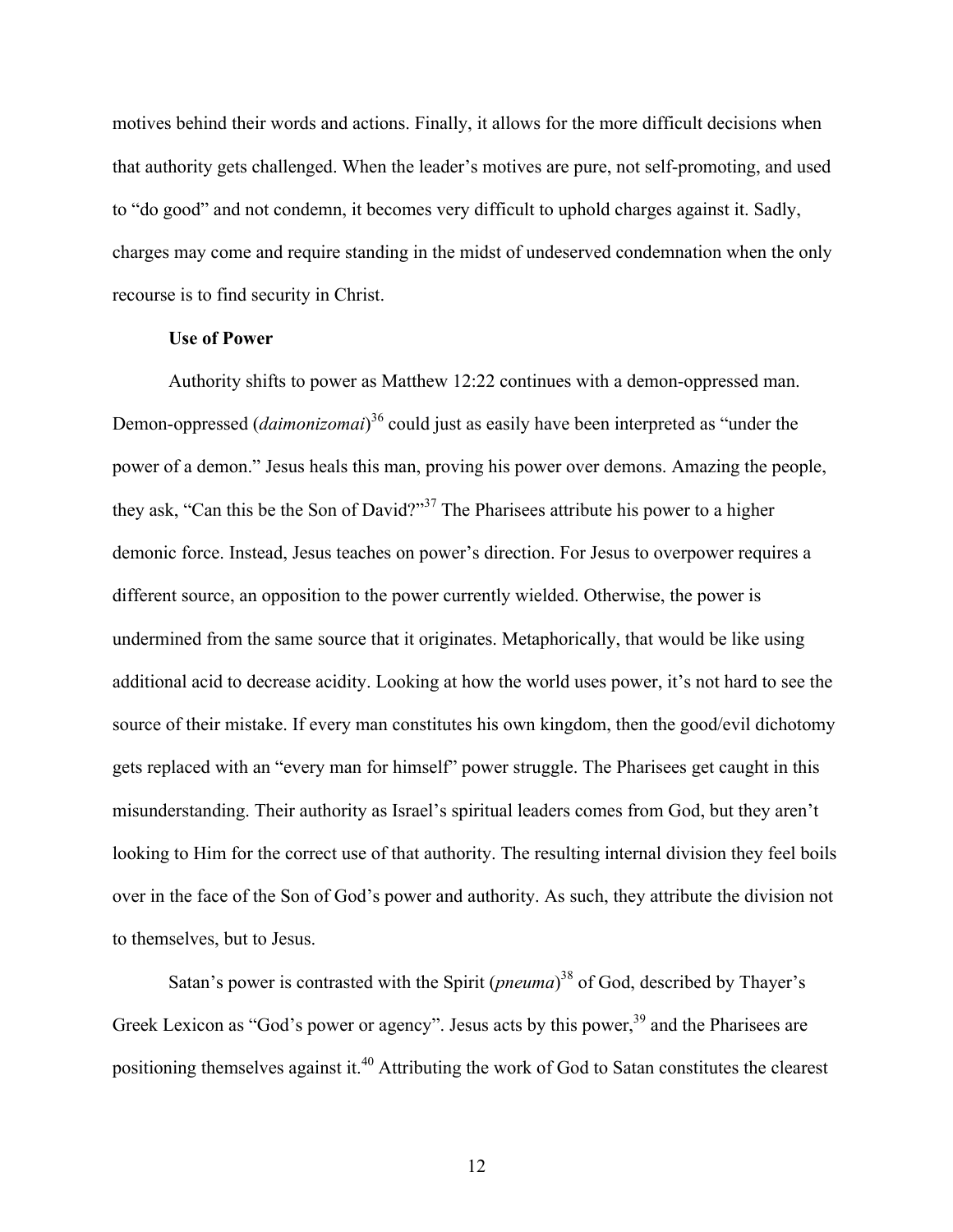blasphemy that could be attributed to the Spirit. Jesus uses his power to gather.<sup>41</sup> He asks his people to gather with him, direct praise toward God, and submit their own use of power to Jesus's teaching as an example. Power games that ignore the larger picture will only result in division, internally and externally.

Continuing this discussion of power, Jesus shifts to trees to look at the use of words in Matthew 12:33-37. Telling the Pharisees to "make"<sup>42</sup> the tree either good or bad means they still have a choice. Yet that choice requires a joining of faith and works, which "cannot be divorced if regeneration involves a new inclination."43 When Jesus moves from trees to vipers, he doesn't let the Pharisees off the hook that their bad fruit is only unintentionally bringing harm to others. In fact, deSilva describes this description (brood of vipers) as "the most virulent of insults available to people in the ancient world.<sup>344</sup> Jesus recognizes their motives, calling their actions purposeful poisoning. Jesus sees the evil intent behind their pretended good speech. He even tells them that people will give an account for every careless (fruitless) word they speak.<sup>45</sup> In short, these verses give four different powers of words: 1) good/fruitful; 2) bad; 3) poisonous; 4) fruitless.

Good fruit brings life and health. These seeds, planted in good soil employees, can multiply in effectiveness. Words crafted well can live long beyond their original use. Bad fruit sickens, whether half-baked or ill-chosen, and leaves employees looking elsewhere for nourishment. Poisonous words look good, tempting with the appearance of health, but result in only injury. Before others notice the effect, the poison spreads and twisted logic affects growing populations, even bringing a false comfort. In organizations, it can be bosses who give the appearance of help only to take the credit and bury your contribution. Lastly, fruitless words are meaningless. Like cocktail reception small talk, these words have no lasting effect.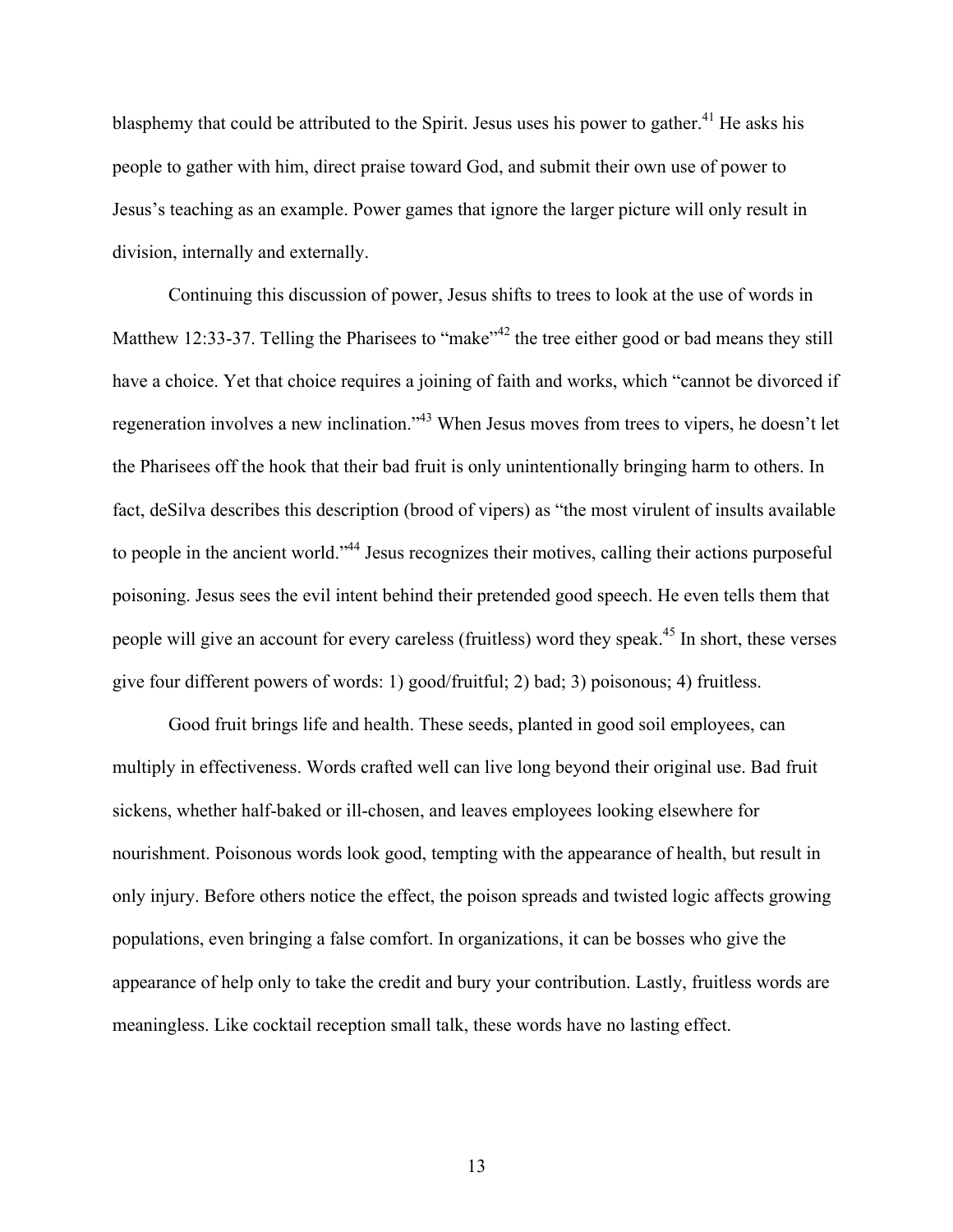The third power discussion acknowledges the struggle of power. In Matthew 12:43-45, there is a strange discussion of a man with an unclean spirit. Two connections show the logic of this passage. First, the healing of the demon-oppressed man had led to a debate about power. Important to note is that "demon possession is a state of impurity since one is inhabited by an unclean spirit."<sup>46</sup> Jesus makes it clear that his decision is final if it comes by the Spirit of God.<sup>47</sup> This passage presents the contrasting position. In Matthew 12:43, it is unclear why the unclean spirit departs, but his return two verses later proves the temporary nature of his departure as he says to himself, "I will return to my house."<sup>48</sup> Here, the decision is not final. The second connection is to Matthew 12:29. Jesus asks, "How can someone enter a strong man's house and plunder his goods, unless he first binds the strong man? Then indeed he may plunder his house." The question for the "house" is one of ownership. The unclean spirit has claimed ownership. A cleanup project occurred during his absence, presuming improved, though temporary, selfcontrol. What about Jesus?

Jesus isn't content to be a tenement. He's there for ownership. He isn't looking for a beautification project to further the work of man or demon, and he isn't there to clean. He's there to plunder. Upending man's comfortable existence, he binds the power of Satan to take over the house. He's not there to clean. He's there to purify. Yet, this position should offer comfort, not concern. Isaiah 49:24-25 says, "Can the prey be taken from the mighty, or the captives of a tyrant be rescued? For thus says the LORD: 'Even the captives of the mighty shall be taken, and the prey of the tyrant be rescued, for I will contend with those who contend with you, and I will save your children.'" Jesus usurping the power of Satan brings hope!

From a power perspective, he's contrasting man's traditional approaches to power against his. Using the world's standards may appear successful in the short term as people admire how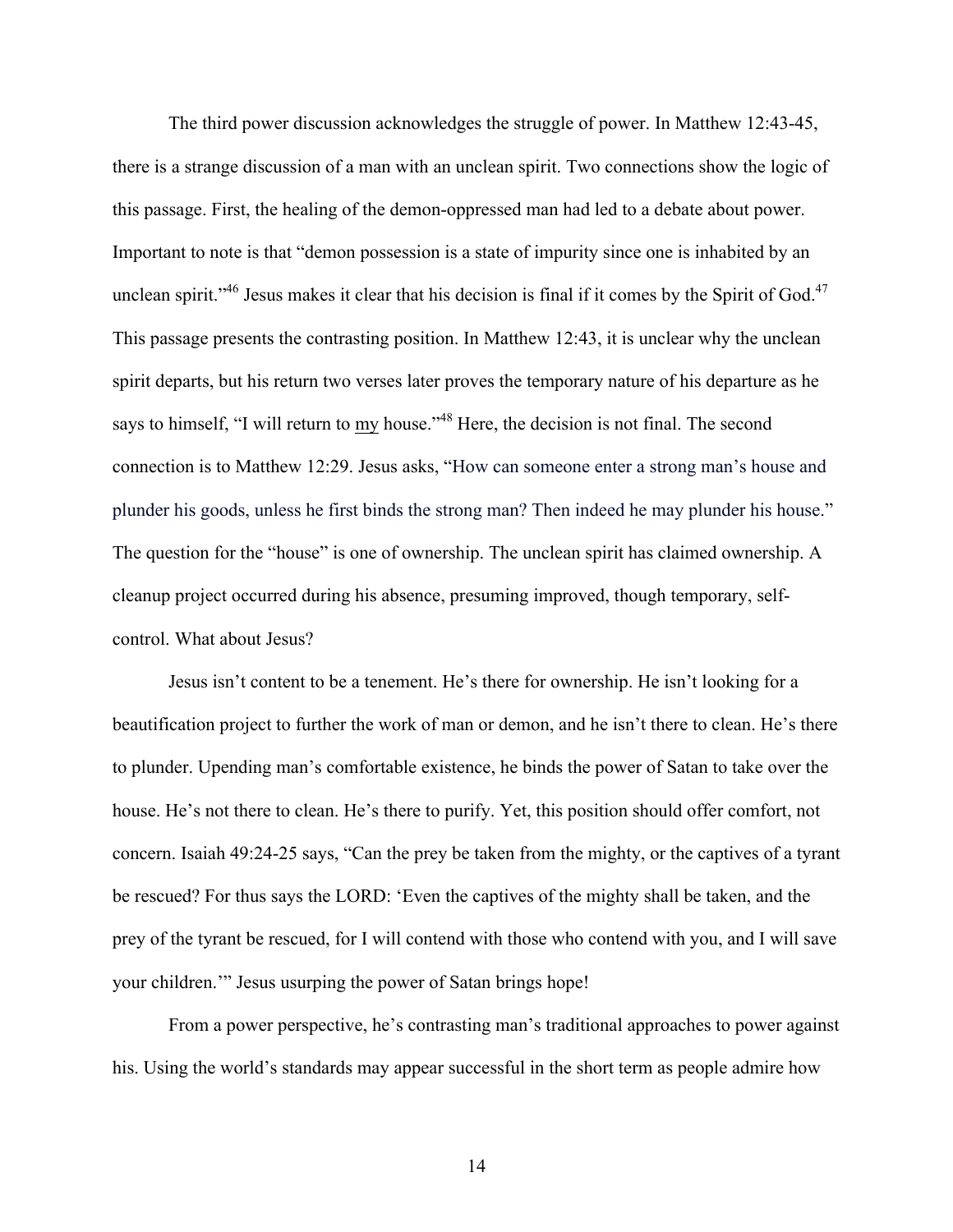"clean" others' lives appear, but they aren't realizing the secret invitation and risky position of the "self-made". So many stories discuss a climactic encounter as people sell their souls. Jesus paints a picture here not of climax, but of slowly compounding compromise that accepts and celebrates worldly power, man's praise. Focusing on ultimate power, Jesus asks for a reversal, not surface-level improvements. When he's the owner, there is no room when the unclean spirit returns. Instead, you become transformed into a house built for his comfort. Only then will his power make sense, a power for others.

The final power discussion is an invitation in Matthew 12:46-50. Here, Jesus uses family to make his offer to an "alternative kinship group".<sup>49</sup> He names his Father for the first time in the chapter. He's called himself the "Son of Man" three times.<sup>50</sup> He's spoken of the Spirit four times,  $51$  but only in the last verse of the chapter does he mention his Father. It is here that he stretches out his hand to offer a better use of power and an invitation to become a child of God. This final section portrays Jesus as having what Robbins calls a "dyadic personality: one who needs another person continually in order to know who he or she really is."<sup>52</sup> What sets Jesus apart is that his interrelatedness is with God, not humans, and he offers that same connection to Christians. The Christian relates to Christ like Christ relates to the Father, and he gives an invitation to join his kingdom, one where power is used differently.

Jesus's power is used to gather and praise in submission to God. It's one where words are used to bring life and health, not twisted or wasted. Jesus's power is also final as he takes up residence in the midst of life's messiness. He uses it for one to multiply its effects for others. Finally, his power is an invitation to join him in gathering, praising, bringing life, and accepting him in a permanent decision to do the will of his Father.

# **"Proving" It**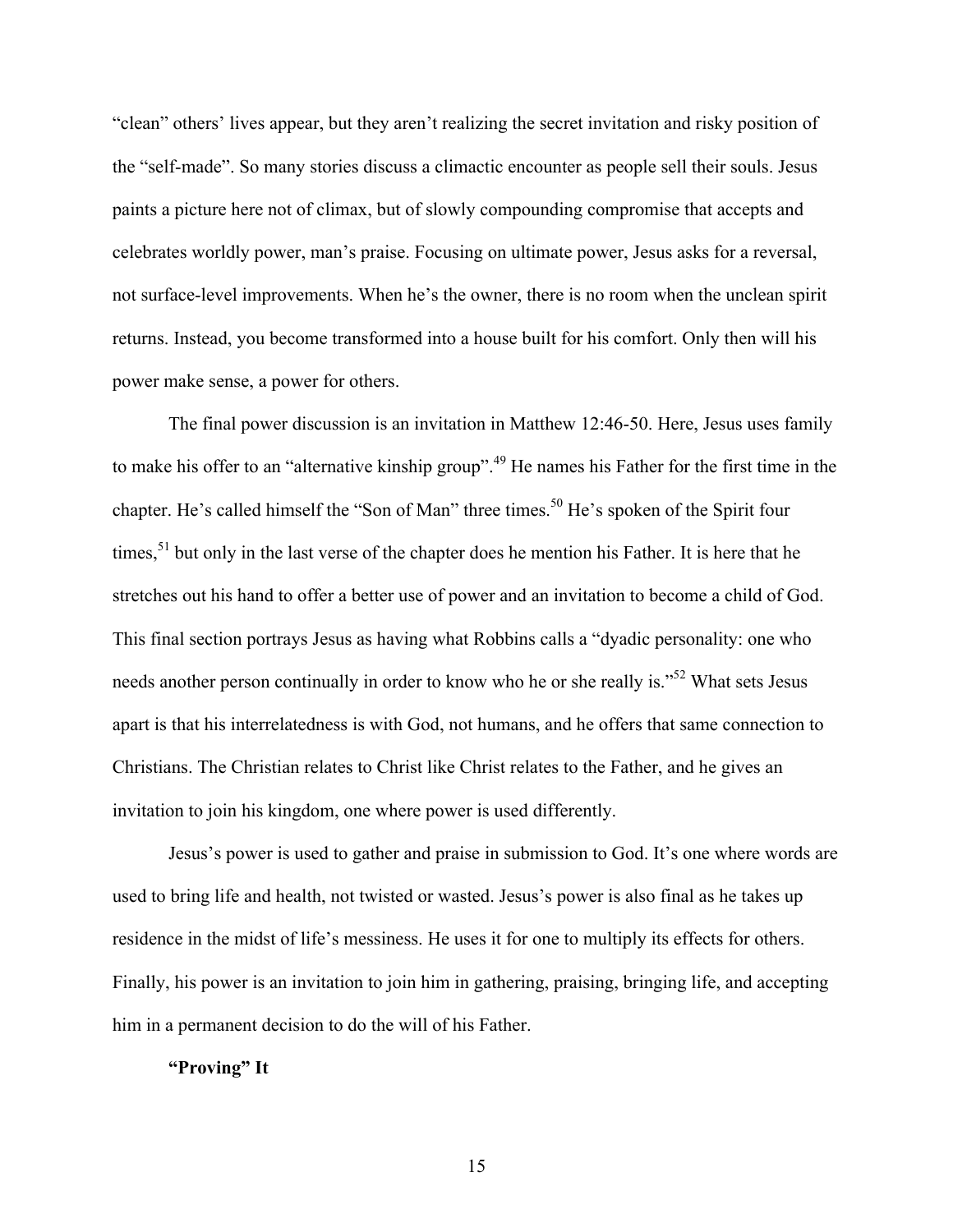Interpretation is always stronger when it can be proven. Jesus has said some pretty challenging things to the Pharisees. Now they want him to "prove" it. Commonly, Old Testament prophets would prove their authority with a sign. In the earlier example of Jeroboam and the withering of his hand, the prophet gave a sign to prove his words: "The altar also was torn down, and the ashes poured out from the altar, according to the sign that the man of God had given by the word of the LORD."53 Here, though, the Pharisees are acting like the people asking Jesus for a sign to prove his words in John 6:30 after he had previously fed them with bread and fish. The Pharisees aren't asking in order to believe, they are attempting to shift focus from Christ's words to the requested sign, a logical red herring.

Jesus, knowing their motives, refuses. Instead, he repeats the theme established throughout the chapter by pointing them to an example that inverts power and authority, one proven by subjugation and sacrifice. In Matthew 12:39-41, Jesus presents the "sign" of Jonah, again in his own words.<sup>54</sup> Jesus proves his authority by its cost, a path of shame that leads to honor. In short, he tells the Pharisees that his authority requires subjugation to be fully realized. Using unlikely foreigners to make his case, Jesus points to the Ninevites and the Queen of Sheba. The Ninevites had to repent and the Queen of the South had to travel. Both left comfort to turn to God.

The sign of Jonah has significant implications for Christian leaders. First, it falls in Matthew 12, a chapter that consistently contrasts the differences in how authority and power should be used in the kingdom of heaven. Second, the top three leaders in Christian history all have links to this sign: Jesus, Peter, and Paul. Jesus provides the clearest linkage through this passage. Peter, then called Simon, receives his commission after Jesus asks, "Who do you say that I am?"55 After Simon calls him "the Christ, the Son of the living God, " Jesus says, "Blessed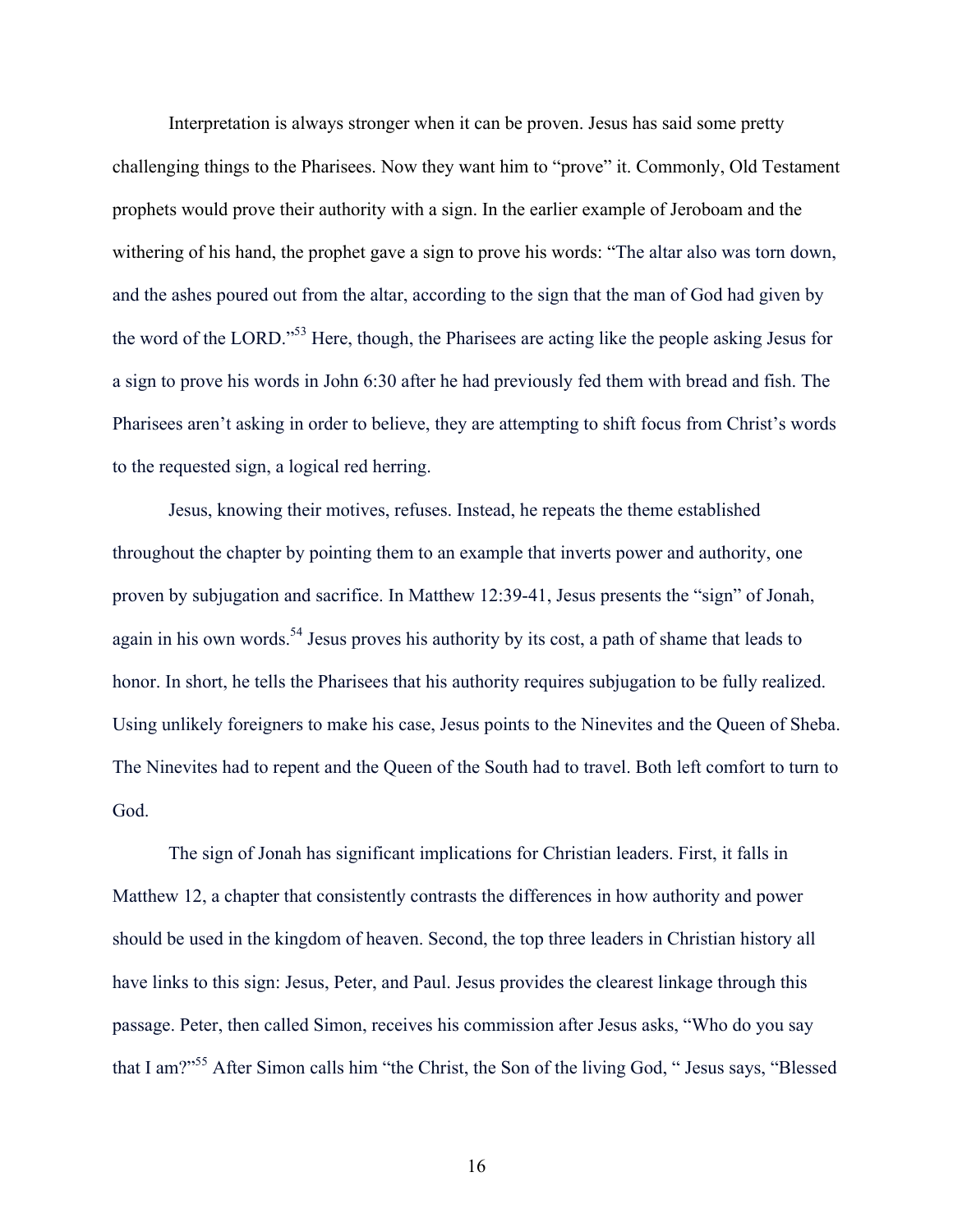are you Simon Bar-Jonah! For flesh and blood has not revealed this to you, but my Father who is in heaven."<sup>56</sup> Calling Simon "Son of Jonah" links Peter's story to both Jesus and Jonah as Jesus then commissions him with both a name change and the keys to the kingdom. Later, Luke describes the Cornelius conversion in Acts 10 based upon the Jonah narrative, and Peter plays the part of Jonah. Robert Wall provides the following connections:

"Luke has not selected incidental catchwords, but decisive 'moments' in the Jonah narrative itself: the 'place' (Joppa) where the story begins; the number three which signifies where Jonah's 'conversion' takes place; the 'commission' (arise and go) to proclaim the Word of God for Gentiles, the 'conversion' (believe) of the Gentiles, and its 'consequences' (anger and God's rebuttal). In our opinion, Luke has rearranged his Cornelius tradition(s) according to the Jonah narrative in order to situate it against the backdrop of the account of Jonah in the Old Testament."<sup>57</sup>

Paul's connection is more limited and potentially not intended in Galatians, but his commission from God for the Gentiles followed by three years away still reflects the actor (God), audience (Gentiles), and number (three) of the Jonah story.

Each actor, save Jesus, receives a "three" correction. Jonah is corrected for his denunciation of a foreign kingdom. Peter is corrected on the source of his cleanliness. Paul is corrected in his understanding of the scriptures, and each had misinterpreted the nature of Christ's kingdom. In his sign of Jonah, Jesus doesn't receive correction. Instead, he "earns" his kingdom title by what he suffers. In all cases, the kingdom is one that exalts God as the primary actor. As the only and independent Sovereign, God often commissions in ways that may give each player pause. Even Jesus struggles with his commission in the garden.<sup>58</sup>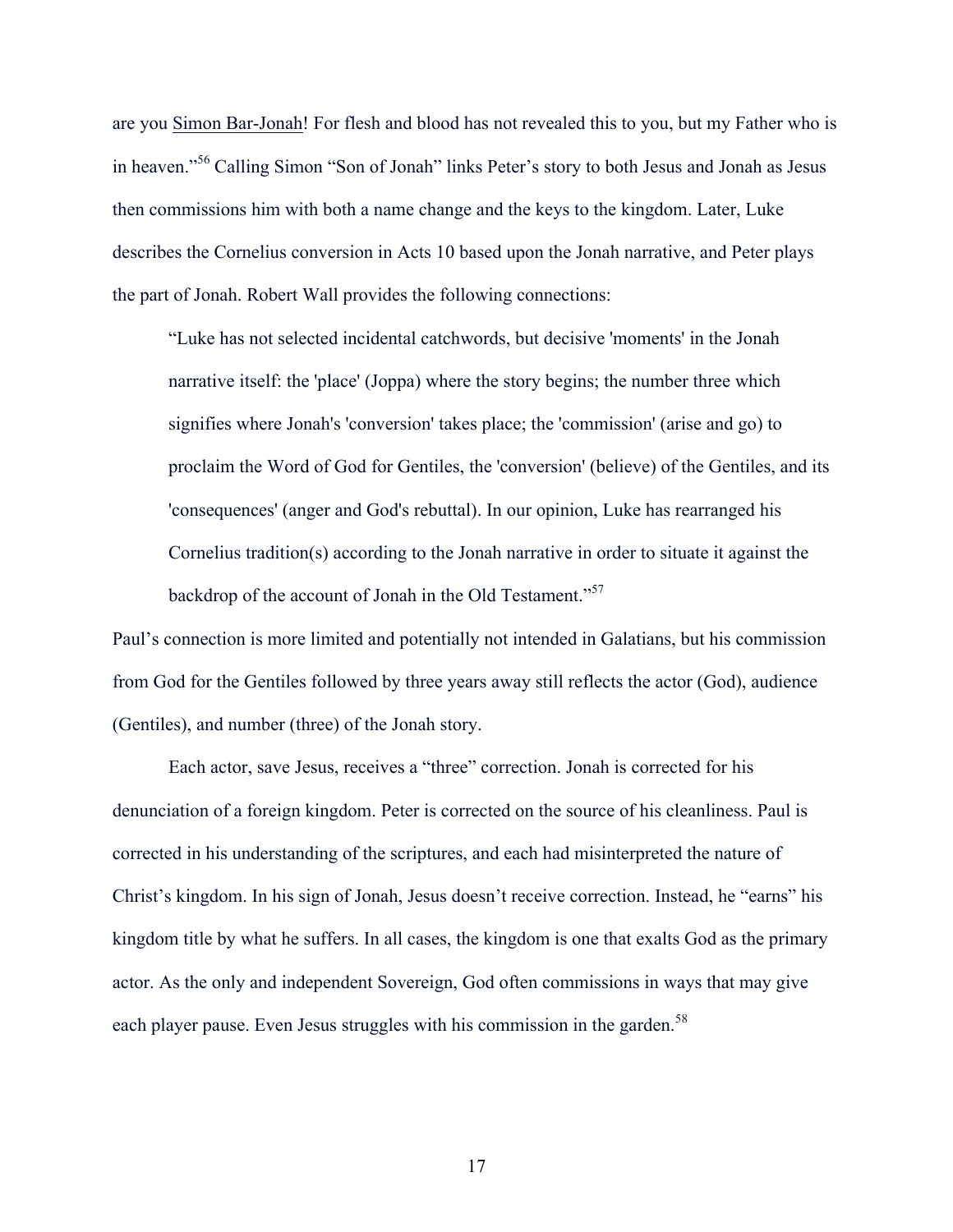Turning back to the book of Jonah to better understand the "sign" Jesus offers, James Watts offers some clarifying observations. First, Watts calls Jonah an "orthodox and pious man who responds to salvation with appropriate thanksgiving."<sup>59</sup> Yet, the Jonah story also "ignores" the essential issue between the prophet and God: Jonah's refusal of a prophetic commission."<sup>60</sup>

# The song in Jonah 2

"is used in a subtle manner to draw out readers' sympathies for Jonah's predicament at sea, by playing on the expectation that the psalm's presence marks the climax and immediate resolution of the story's main conflict. The sympathies thus engendered remain after this expectation has been disappointed, thereby leaving readers vulnerable to the implications of the book's quite different climax two chapters later.<sup>61</sup>

To make his case, Watts turns to the modern example of musical theater:

"the bulk of a musical play's dialogue is usually spoken, but the action is periodically punctuated by musical numbers involving song and dance either by the main actors alone or with a chorus. In contrast to the prose dialogue, which is spoken between characters and passively observed by the audience, the songs are often performed facing the spectators and addressed to them, establishing a more direct rapport between actors and audience. The most successful numbers may elicit such a positive reaction from the spectators that they become "show-stoppers," literally bringing the action to a momentary halt while the audience registers its approval and, occasionally, prompts a repetition of the song. The writers of musicals therefore invariably place their best number, or at least a reprise of it, at the very end of the performance in order to finish the show on as good a note as possible.<sup>62</sup>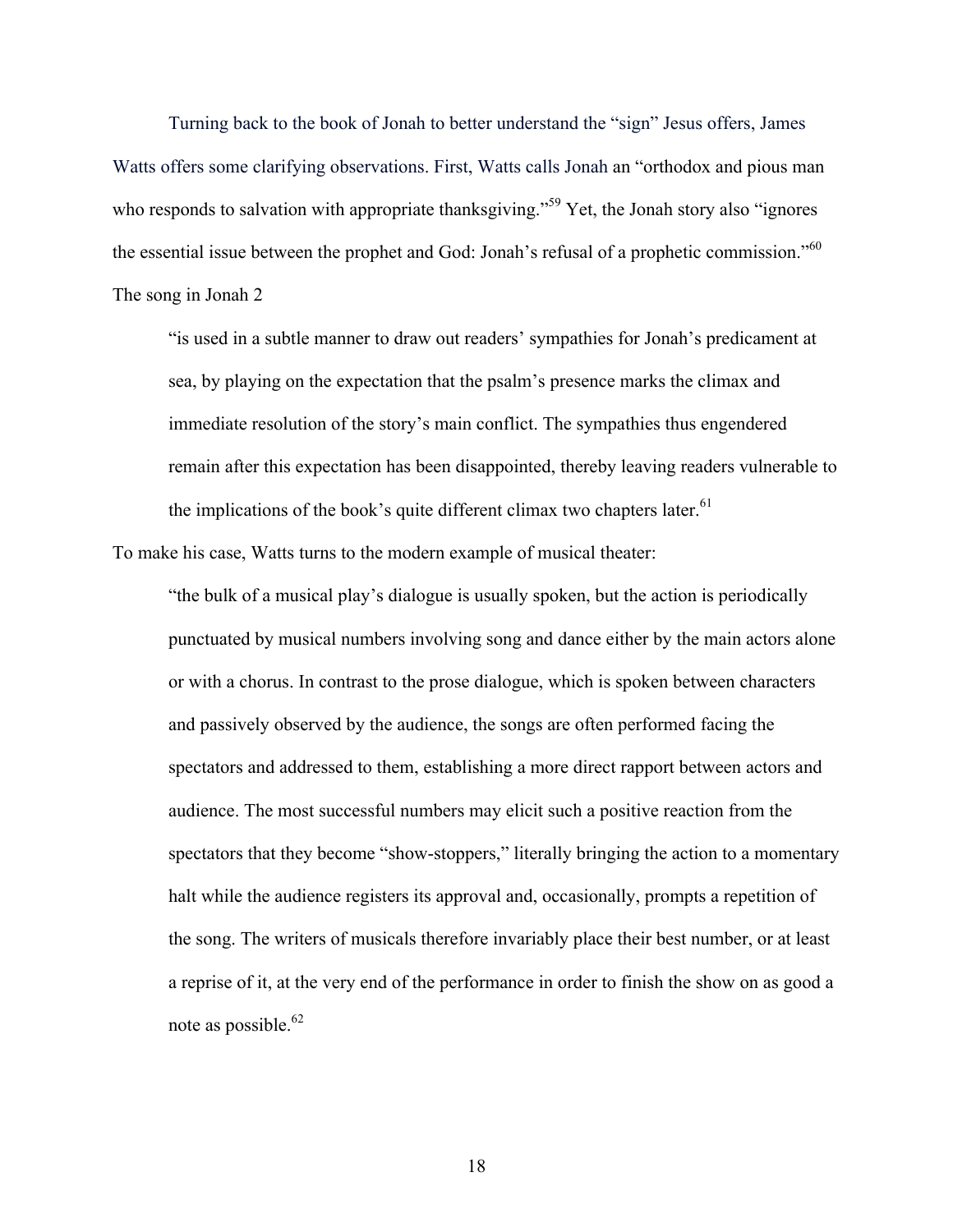Jonah is strange in that it challenges reader expectations. The central psalm isn't the final story. Watts says, "the narratives of Jonah turn the tables on readers who, finding themselves typified in the psalm, identify with the prophet only to have his discredit reflect on themselves at the end of the story."63 Jesus likewise inverts the power and authority expectations of his own readers by pointing to his "show-stopping" death and resurrection. He uses his power and authority as the "orthodox and pious" man to descend into the "heart of the earth",  $64$  purposefully fulfilling his commission in a manner none would expect.

The leadership implications of this Jonah "proof" are significant. Jesus offers a sign to prove his words, serving as a living example that typifies the leadership he endorses. Christian leadership likewise shifts expectations as leaders act out of an authority not their own, where the only sign offered is the resurrection, the seal where God accepts Christ's sacrifice. Ultimately, Christians are then freed to do the right thing because their deference is to the Lord of lords. Ironically, this second "lords" (*kyrieuō*)<sup>65</sup> is part of the Greek word, along with *kata*, <sup>66</sup> that would have been translated as leadership in that timeframe (*katakyrieuō*). <sup>67</sup> The connotation is movement from higher to lower combined with power or dominion. In other words, it discusses those who rule over others by virtue of their position. Jesus elevates that view by his position over all those rulers. Then he asks Christians not to elevate themselves, but by virtue of their relationship to this highest authority, to subjugate themselves to him.

#### **CONSTRAST WITH MODERN NOTIONS OF LEADERSHIP**

Four of the more popular notions of leadership today are charismatic, transformational, servant, and values-based leadership. Each has an interesting history and contrasts with the leadership Jesus endorses within this passage.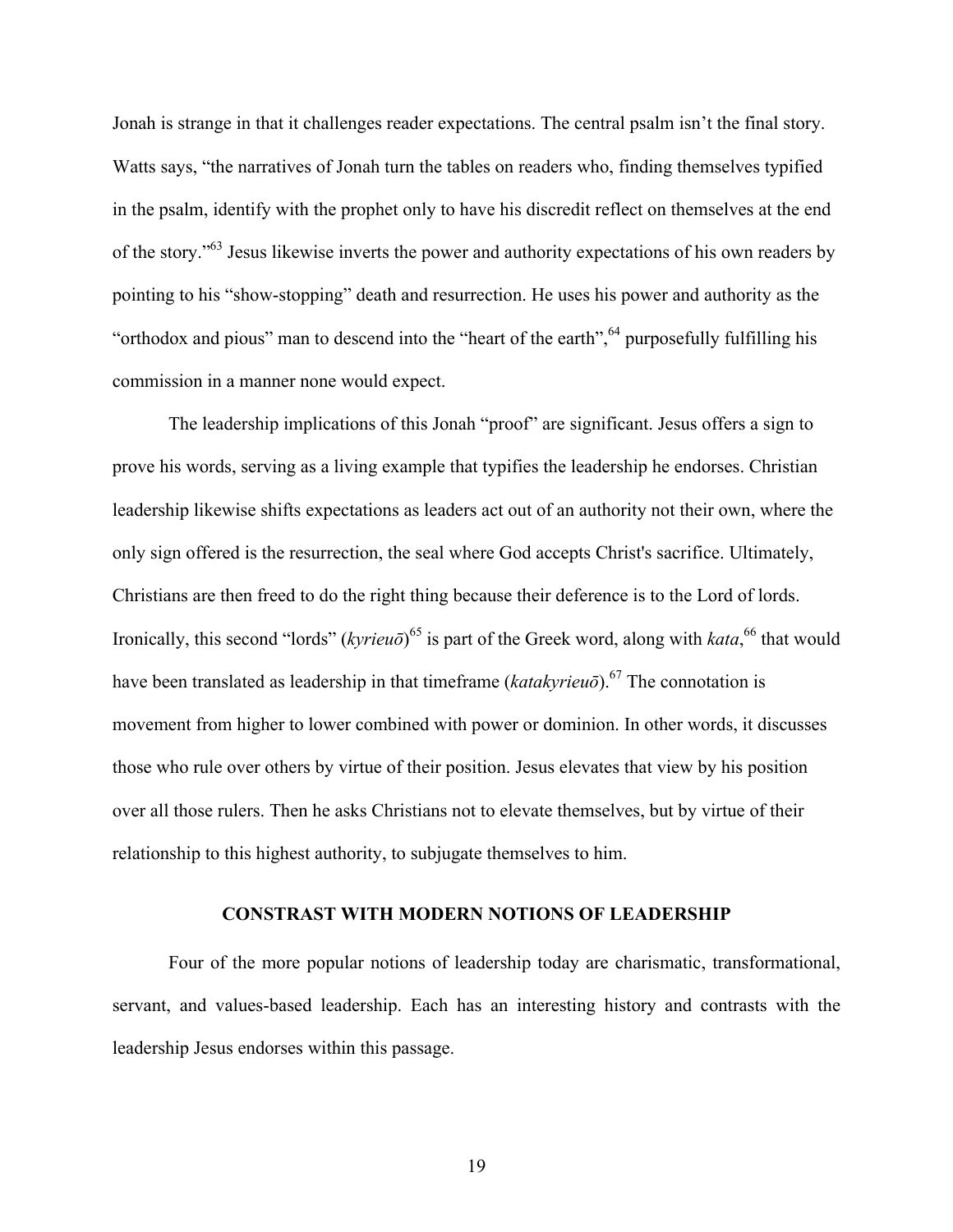Gardner tells us, "Max Weber borrowed the term *charisma* from Rudolph Sohm, the church historian, who had in turn borrowed it from St. Paul. As the latter used it, the word referred to gifts or powers that were manifestations of God's grace. Weber used the term somewhat differently."68 Paul glorified God. Weber glorified men "endowed with supernatural, superhuman or at least specifically exceptional powers or qualities."<sup>69</sup> Clearly, this misconstruction misses the point that Jesus emphasizes. By removing the source, Weber makes the mistake of the Pharisees, disconnecting the gift from its purpose: to glorify God.

Bass defines transformational leaders as

"those who stimulate and inspire followers to both achieve extraordinary outcomes and, in the process, develop their own leadership capacity. Transformational leaders help followers grow and develop into leaders by responding to individual followers' needs by empowering them and by aligning the objectives and goals of the individual followers, the leader, the group, and the larger organization.<sup>70</sup>

Jesus goes beyond stimulation and inspiration. He lives a life that reflects his teaching. Growth in disciples comes by both learning and living that teaching. As leaders, it requires pure motives, not self-promotion, along with doing good and not condemning. It means gathering, praising, bringing life, and accepting Jesus in a permanent decision to do the will of his Father. Finally, it means not elevating one's self, but by virtue of a relationship to this highest authority, subjugating to him.

Greenleaf gives his thesis, "that more servants should emerge as leaders, or should follow only servant-leaders."<sup>71</sup> Unfortunately, no promise exists within scripture that service on earth will result in elevation this side of heaven. Neither do most have the benefit of picking and choosing under whose charge they will find themselves. Jesus offers not elevation, but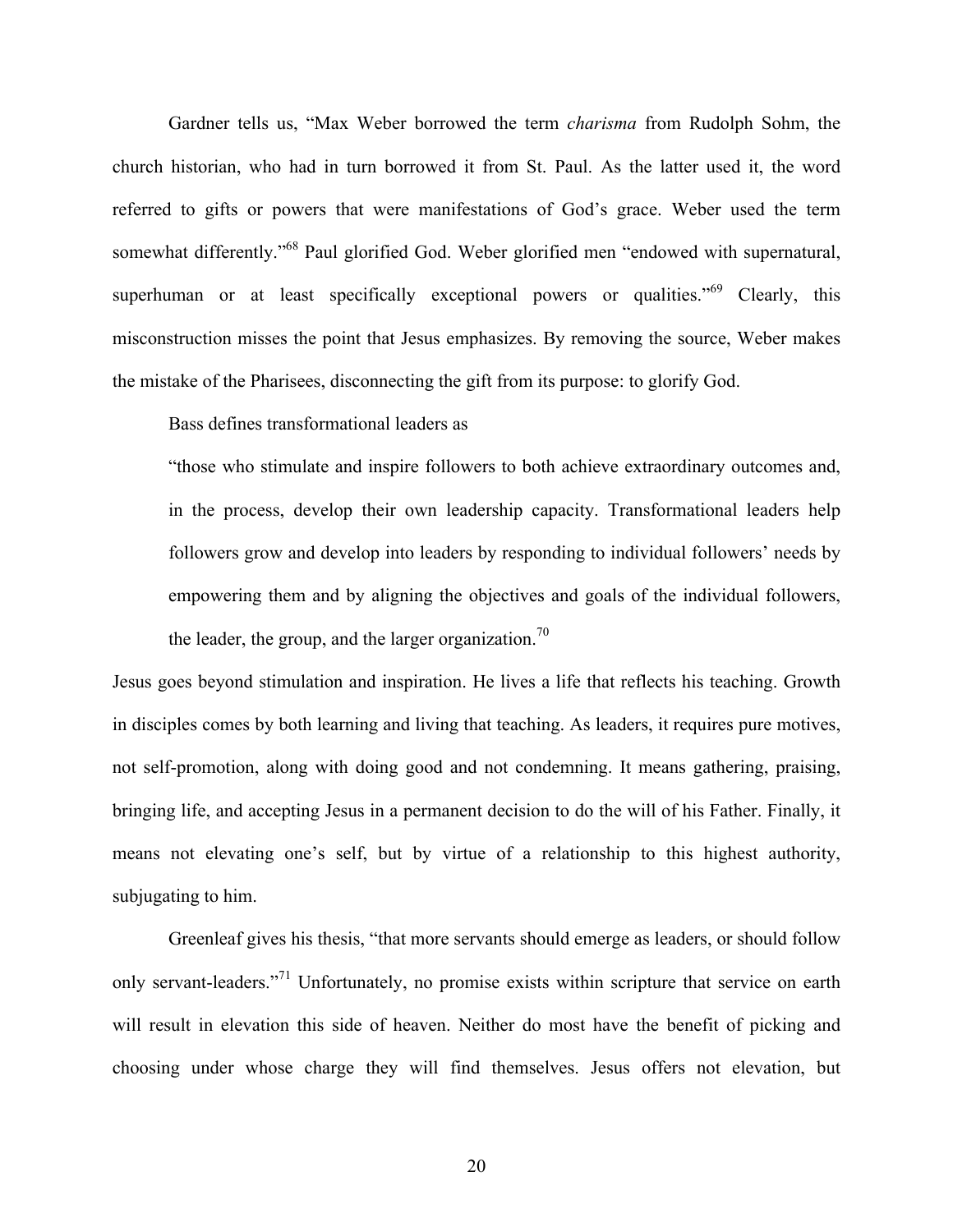subjugation, which fits into Greenleaf's construction of an honorable servant. Yet serving the needs of an organization can sometimes conflict with serving the people within it. Jesus presents a model that serves down only because it first serves up, as any reasonable servant should expect.

Kuczmarski and Kuczmarski tell us, "to make values-based leadership work, senior management must accept a shared leadership construct. This means that each individual in the organization, in effect, takes on a leadership role in some dimension. There is no hierarchy—it is unnecessary.<sup>"72</sup> This modernistic notion of shared leadership sounds promising if all employees would "play the game". Unfortunately, man's nature reflects the greatest challenge to this notion. If there is no eternity, no higher power, then subjugation for later elevation makes no sense, and the get and grab of self-focus will undermine even the greatest efforts in power distribution and shared leadership. In fact, one only needs to look to the military forces of the world to realize the greatest threat to any society comes not from misunderstanding, but from perceived inequitable power distribution. Like the Pharisees' response to Jesus, threats to the current order require getting rid of the threat given the values mismatch.

### **RECOMMENDATIONS AND CONCLUSIONS**

Thomas Paine once said, "A long habit of not thinking a thing wrong gives it the superficial appearance of being right, and raises at first a formidable outcry in defense of custom. But the tumult soon subsides. Time makes more converts than reason."<sup>73</sup> If only leadership would follow this model. Yet, the only way to challenge wrong thinking is to present thinking derived from truth. As Christians, Jesus gives that truth in scripture by both word and deed, and Matthew constructs a solid case that kingdom leadership differs from the most popular leadership models in profound ways.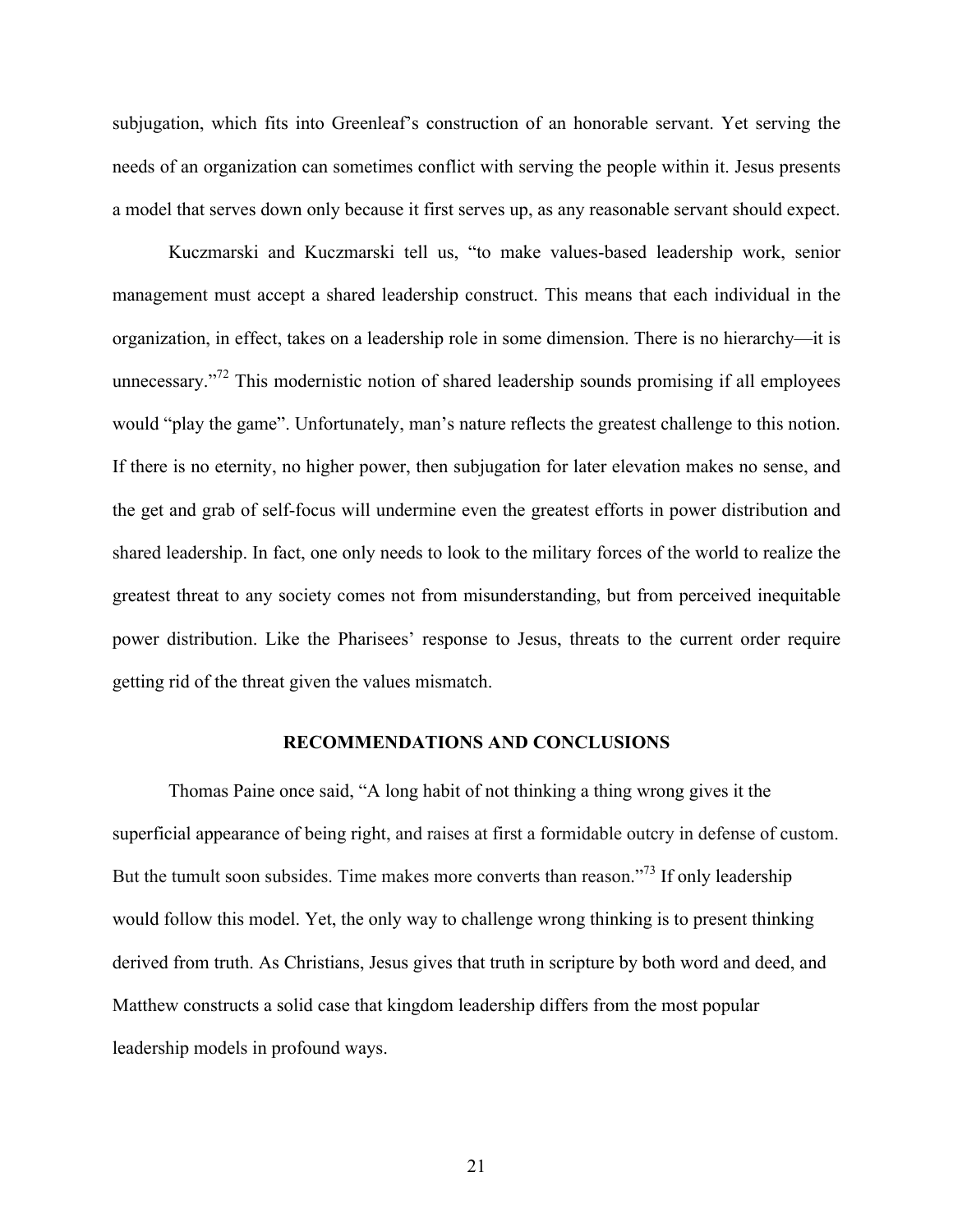The biggest leadership risk in any organization is organizational schizophrenia, "as employees simultaneously try to achieve organizational goals and their own personal interests."<sup>74</sup> Jesus challenges this notion by pointing followers toward kingdom goals as ideal to their personal interests, of which organizational goals should be a subset. The risk of a study like this is a common refrain when studying the actions of Christ: "I'm not Jesus".

Even by that remark, people prove their desire to not subjugate themselves, leaving no room for elevation from God or others. When others want to see authority, leaders often prove it by asserting themselves in the small spans they control, giving orders or threats for noncompliance. Holding power tightly, leaders prove it to themselves by what they do to others.

Jesus presents a different way. Taking the weak position is an option because he receives his honor from the Father. John 13:3 says, "Jesus, knowing that the Father had given all things into his hands … began to wash the disciples' feet." Matt 28:18 says, "all authority in heaven and earth has been given to me … go therefore and make disciples." Jesus's actions derive from the authority he's already received. Likewise, Christians can take the weak position because they've already received undue honor. By Christ's sacrifice, Christian positions are secure, meaning that it doesn't have to be proven. That security provides freedom to quietly, consistently, and sacrificially honor the Savior. It also allows service in organizations and to people, not by orders, but by elevating their gaze. True authority is proven by sacrifice. To hold a position loosely, Christians have freedom to do the right thing. Clinging for security or the next position creates opportunities for steady compromise. Know your security in Christ. Sacrifice for both your organization and your people. Let others do the elevating. Ultimately, Christian leadership is more sacrifice than glory. Rather, it's more sacrifice, then glory!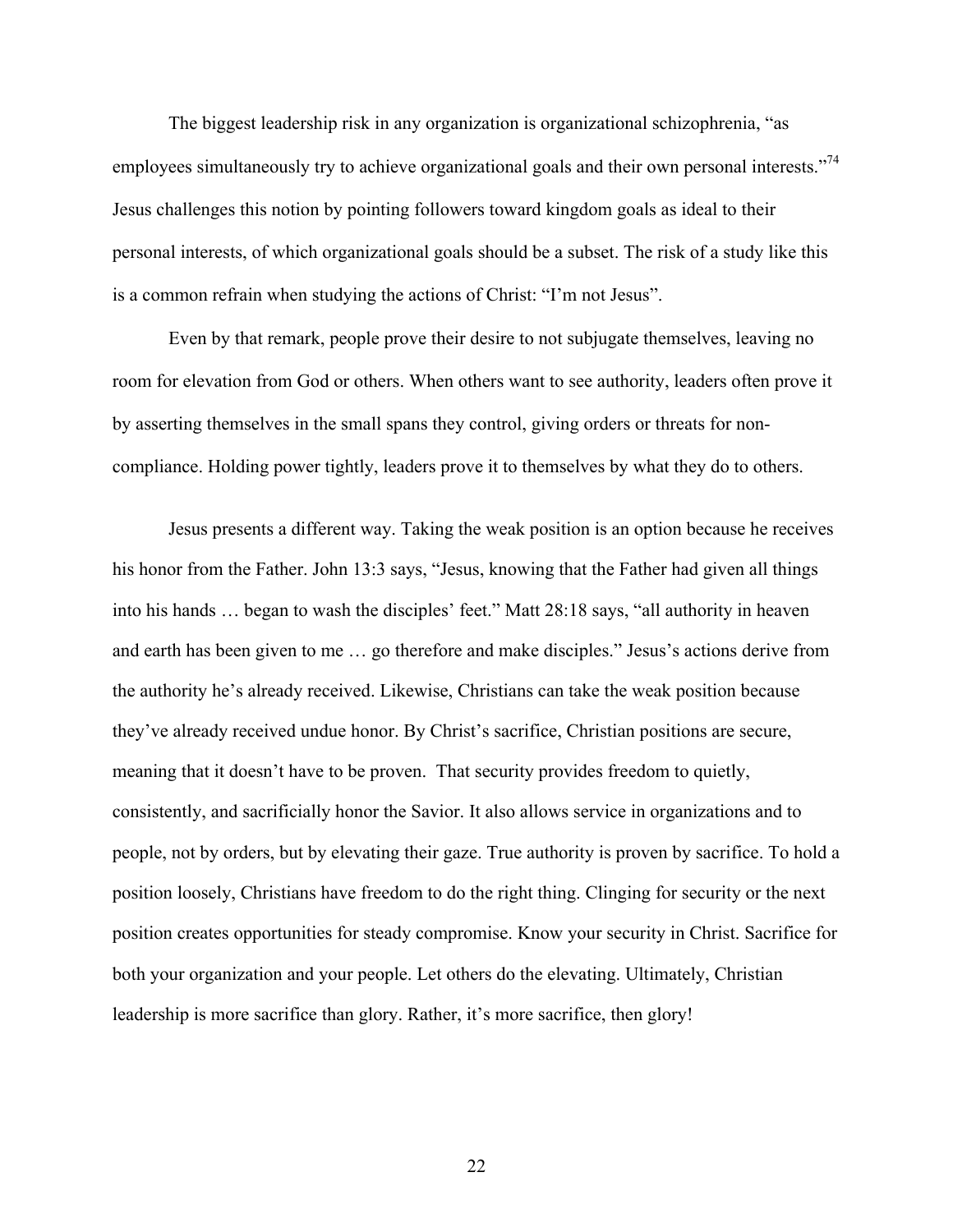$<sup>5</sup>$  Ibid., 19.</sup>

<sup>8</sup> 1 Kings 12:26

 $^{9}$  1 Kings 13:2<br><sup>10</sup> 1 Kings 13:4

<sup>11</sup> Matt 12:13<br><sup>12</sup> Matt 12:12<br><sup>13</sup> David deSilva. *Honor, Patronage, Kinship, and Purity: Unlocking New Testament Culture. Downers Grove, IL:* IVP Academic, 2000, 290.

<sup>15</sup> Matt 12:50<br><sup>16</sup> Vernon K. Robbins. *Exploring the Texture of Texts: A Guide to Socio-Rhetorical Interpretation. Harrisburg, PA:* 

Trinity Press International, 1996, 43.<br>
<sup>17</sup> 1 Samuel 21<br>
<sup>18</sup> Leviticus 22:10<br>
<sup>19</sup> 1 Samuel 21:4<br>
<sup>20</sup> 1 Samuel 21:5<br>
<sup>20</sup> 1 Samuel 21:5<br>
<sup>21</sup> Vernon K. Robbins. *Exploring the Texture of Texts: A Guide to Socio-Rhetori* 

<sup>22</sup> Ibid., 80.<br><sup>23</sup> Ibid.<br><sup>24</sup> Matt 12:16<br><sup>25</sup> Vernon K. Robbins. *Exploring the Texture of Texts: A Guide to Socio-Rhetorical Interpretation*. Harrisburg, PA:<br><sup>26</sup> Ibid., 76.

<sup>27</sup> Ibid.<br><sup>28</sup> Ibid., 77.<br><sup>29</sup> Vernon K. Robbins. *Exploring the Texture of Texts: A Guide to Socio-Rhetorical Interpretation. Harrisburg, PA:* Trinity Press International, 1996, 51.

<sup>30</sup> "H6817 - tsa`aq - Strong's Hebrew Lexicon (ESV)." Blue Letter Bible. Accessed 22 Apr, 2017.

https://www.blueletterbible.org//lang/lexicon/lexicon.cfm?Strongs=H6817&t=ESV

<sup>31</sup> "H8085 - shama` - Strong's Hebrew Lexicon (ESV)." Blue Letter Bible. Accessed 22 Apr, 2017.

https://www.blueletterbible.org//lang/lexicon/lexicon.cfm?Strongs=H8085&t=ESV

 $32 \text{ }\text{``G2051 -}$  erizō - Strong's Greek Lexicon (ESV)." Blue Letter Bible. Accessed 22 Apr, 2017.<br>https://www.blueletterbible.org//lang/lexicon/lexicon.cfm?Strongs=G2051&t=ESV

<sup>33 "</sup>G2905 - kraugazō - Strong's Greek Lexicon (ESV)." Blue Letter Bible. Accessed 22 Apr, 2017.

https://www.blueletterbible.org//lang/lexicon/lexicon.cfm?Strongs=G2905&t=ESV

<sup>34</sup> "G1544 - ekballō - Strong's Greek Lexicon (ESV)." Blue Letter Bible. Accessed 22 Apr, 2017.

https://www.blueletterbible.org//lang/lexicon/lexicon.cfm?Strongs=G1544&t=ESV

<sup>35</sup> "G3534 - nikos - Strong's Greek Lexicon (ESV)." Blue Letter Bible. Accessed 22 Apr, 2017.

https://www.blueletterbible.org//lang/lexicon/lexicon.cfm?Strongs=G3534&t=ESV

<sup>36</sup> "G1139 - daimonizomai - Strong's Greek Lexicon (ESV)." Blue Letter Bible. Accessed 22 Apr, 2017.

https://www.blueletterbible.org//lang/lexicon/lexicon.cfm?Strongs=G1139&t=ESV

<sup>37</sup> Matt 12:23

 <sup>1</sup> Michael Z. Hackman & Craig E. Johnson. *Leadership: A Communication Perspective*. Long Grove, IL: Waveland Press, Inc., 2004, 5.

 $2$  Norman L. Geisler. "Explaining Herneneutics: A Commentary on The Chicago Statement on Biblical Hermeneutics Articles of Affirmation and Denial." Hermeneutics. kulikovskyonline.net (2004), 1.

<sup>&</sup>lt;sup>3</sup> Vernon K. Robbins. Exploring the Texture of Texts: A Guide to Socio-Rhetorical Interpretation. Harrisburg, PA: Trinity Press International, 1996, 15.<br><sup>4</sup> Ibid., 21.

<sup>&</sup>lt;sup>6</sup> Vernon K. Robbins. *Exploring the Texture of Texts: A Guide to Socio-Rhetorical Interpretation*. Harrisburg, PA: Trinity Press International, 1996, 41.<br><sup>7</sup> 2 Kings 23:16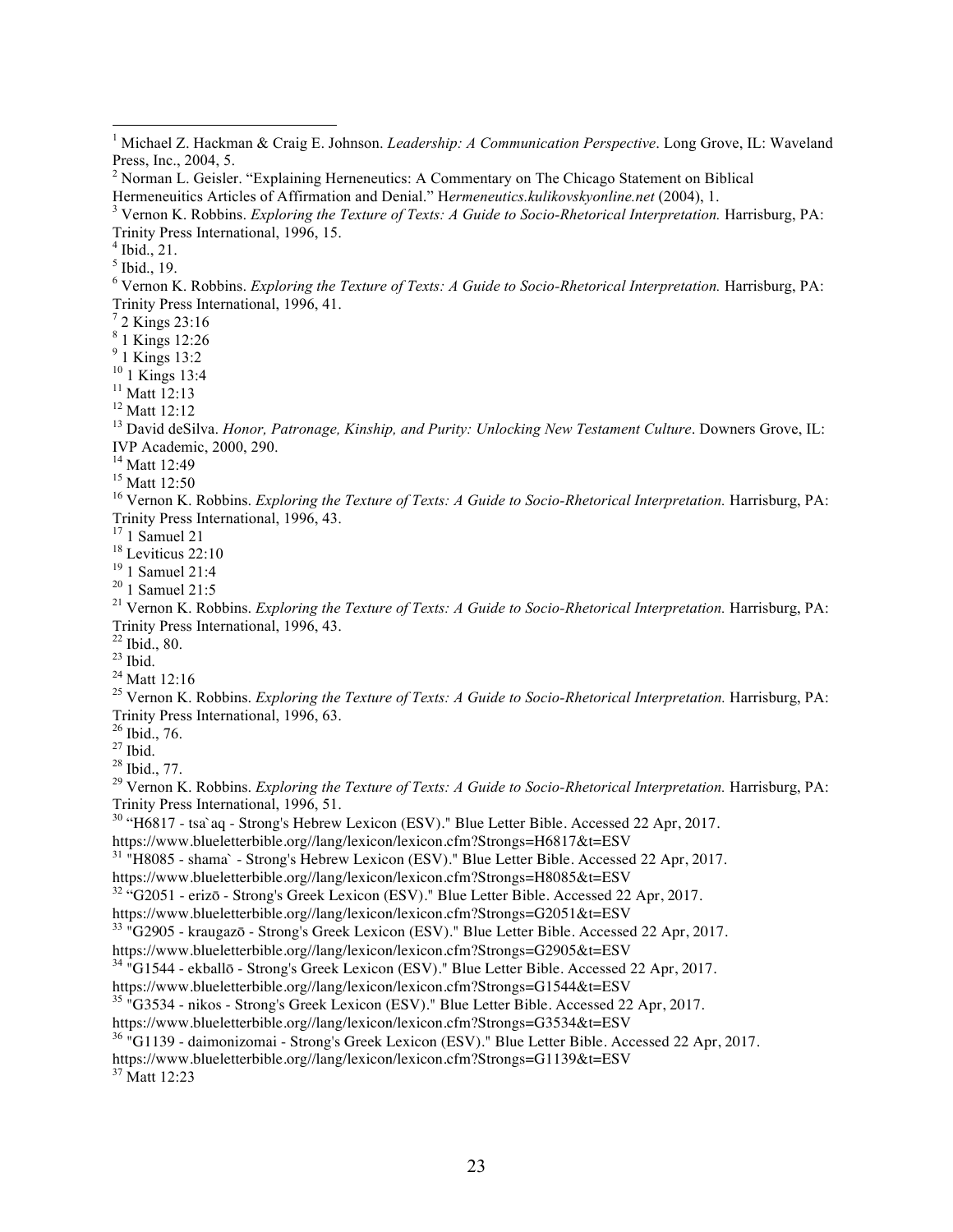38 "G4151 - pneuma - Strong's Greek Lexicon (ESV)." Blue Letter Bible. Accessed 22 Apr, 2017. https://www.blueletterbible.org//lang/lexicon/lexicon.cfm?Strongs=G4151&t=ESV<br><sup>39</sup> Matt 12:28<br><sup>40</sup> Matt 12:31-32<br><sup>41</sup> Matt 12:30<br><sup>42</sup> Matt 12:33<br><sup>43</sup> Dane Ortlund. *A New Inner Relish: Christian Motivation in the Thought o* 

Christian Focus, 2008, 163.

<sup>44</sup> David deSilva. *Honor, Patronage, Kinship, and Purity: Unlocking New Testament Culture*. Downers Grove, IL: IVP Academic, 2000, 163.

<sup>45</sup> Matt 12:36<br><sup>46</sup> David deSilva. *Honor, Patronage, Kinship, and Purity: Unlocking New Testament Culture. Downers Grove, IL:* IVP Academic, 2000, 284.<br><sup>47</sup> Matt 12:28

<sup>47</sup> Matt 12:28 <sup>48</sup> Matt 12:44 <sup>49</sup> David deSilva. *Honor, Patronage, Kinship, and Purity: Unlocking New Testament Culture*. Downers Grove, IL: IVP Academic, 2000, 197.<br><sup>50</sup> Matt 12:8, 32, 40

<sup>51</sup> Matt 12:18, 28, 31, 32<br><sup>52</sup> Vernon K. Robbins. *Exploring the Texture of Texts: A Guide to Socio-Rhetorical Interpretation*. Harrisburg, PA:<br><sup>52</sup> Vernon K. Robbins. *Exploring the Texture of Texts: A Guide to Socio-Rh* 

<sup>54</sup> Vernon K. Robbins. *Exploring the Texture of Texts: A Guide to Socio-Rhetorical Interpretation*. Harrisburg, PA:

Trinity Press International, 1996, 43.<br><sup>55</sup> Matt 16:15<br><sup>56</sup> Matt 16:16-17<br><sup>57</sup> Robert W. Wall "Peter, 'Son' of Jonah: The Conversion of Cornelius in the Context of Canon" Journal for the<br>Study of the New Testament, 1987, 7

<sup>58</sup> Matt 26:39<br><sup>59</sup> James W. Watts, "Song and the Ancient Reader" Perspectives in Religious Studies, 22 no 2 Sum 1995, p 135.<br><sup>60</sup> Ibid., 145.<br><sup>61</sup> Ibid., 139-140<br><sup>62</sup> Ibid., 139-140<br><sup>63</sup> Ibid., 146.<br><sup>64</sup> Matt 12:40

<sup>65</sup> "G2961 - kyrieuō - Strong's Greek Lexicon (ESV)." Blue Letter Bible. Accessed 23 Apr, 2017.

https://www.blueletterbible.org//lang/lexicon/lexicon.cfm?Strongs=G2961&t=ESV

<sup>66</sup> "G2596 - kata - Strong's Greek Lexicon (ESV)." Blue Letter Bible. Accessed 23 Apr, 2017.

https://www.blueletterbible.org//lang/lexicon/lexicon.cfm?Strongs=G2596&t=ESV

 $67$  "G2634 - katakyrieuō - Strong's Greek Lexicon (ESV)." Blue Letter Bible. Accessed 23 Apr, 2017.<br>https://www.blueletterbible.org//lang/lexicon/lexicon.cfm?Strongs=G2634&t=ESV

<sup>68</sup> John W. Gardner. *On Leadership*. New York, NY: The Free Press, 1990, 34<br><sup>69</sup> Ibid.<br><sup>70</sup> Bernard M. Bass & Ronald E. Riggio. *Transformational Leadership*. Second Edition. Mahwah, NJ: Lawrence Erlbaum Associates, 2006, 3.

<sup>71</sup> Robert K. Greenleaf. "Who is the Servant-Leader". The International Journal of Servant Leadership. Volume 4. No 1, Gonzaga University, 2007, 34.

<sup>72</sup> Susan Smith Kuczmarski & Thomas D. Kuczmarski. *Values-Based Leadership: Rebuilding Employee* 

Commitment, Performance, and Productivity. Paramus, NJ: Prentice Hall, 1995, 31.<br>
Thomas Paine. Common Sense. Philadelphia: printed. And sold by W. and T. Bradford , 1776.<br>
<sup>73</sup> Novel M. Tichy and Mary Anne Devanna. *The T* York, NY: John Wiley & Sons, Inc, 1990, p. 100.